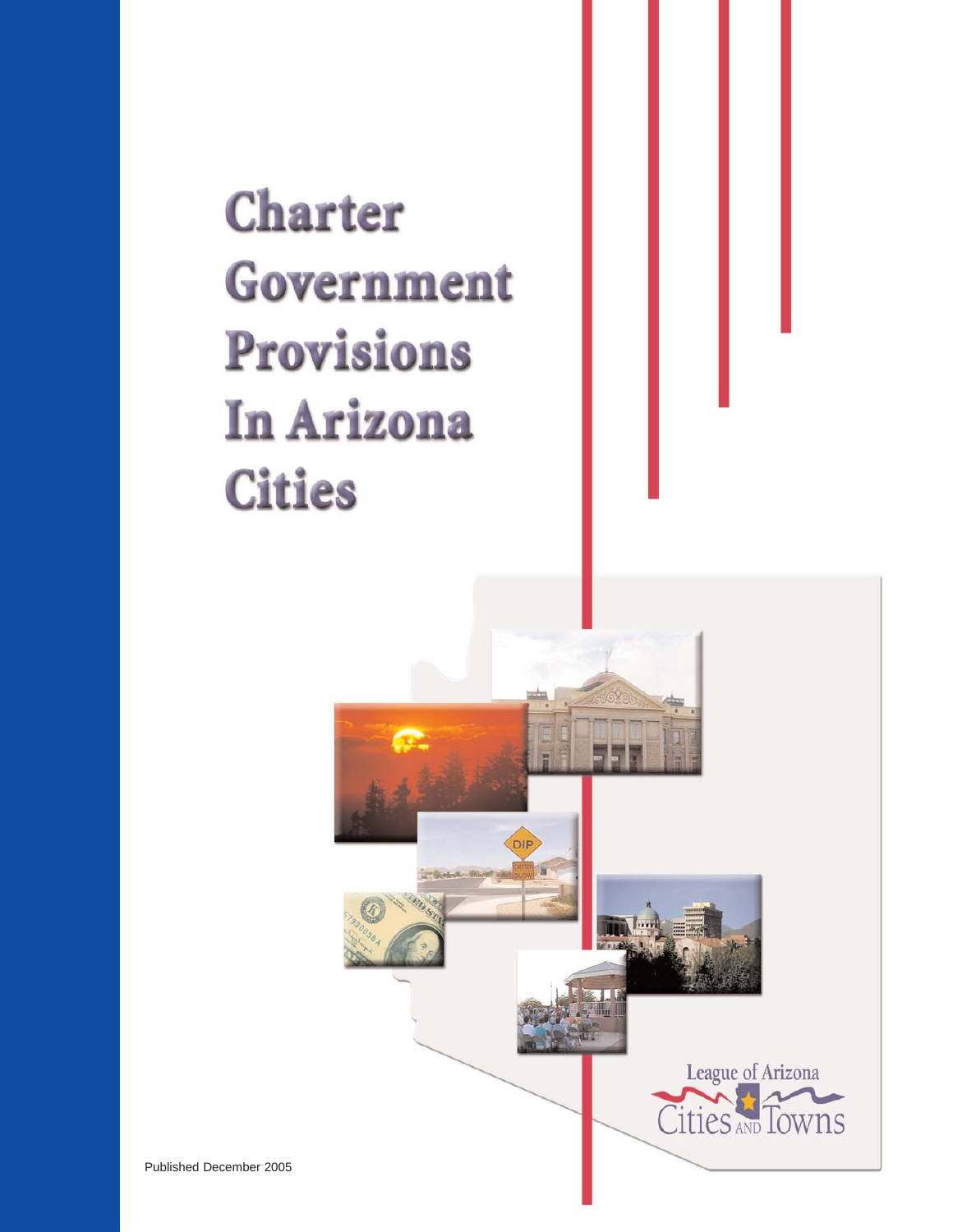# **TABLE OF CONTENTS**

| <b>PAGE</b> |
|-------------|
|             |
|             |
|             |
|             |
|             |
|             |
|             |
|             |
|             |
|             |
|             |
|             |
|             |
|             |
|             |
|             |
|             |
|             |
|             |
|             |
|             |
|             |
|             |
|             |
|             |
|             |
|             |
|             |
|             |
|             |
|             |
|             |
|             |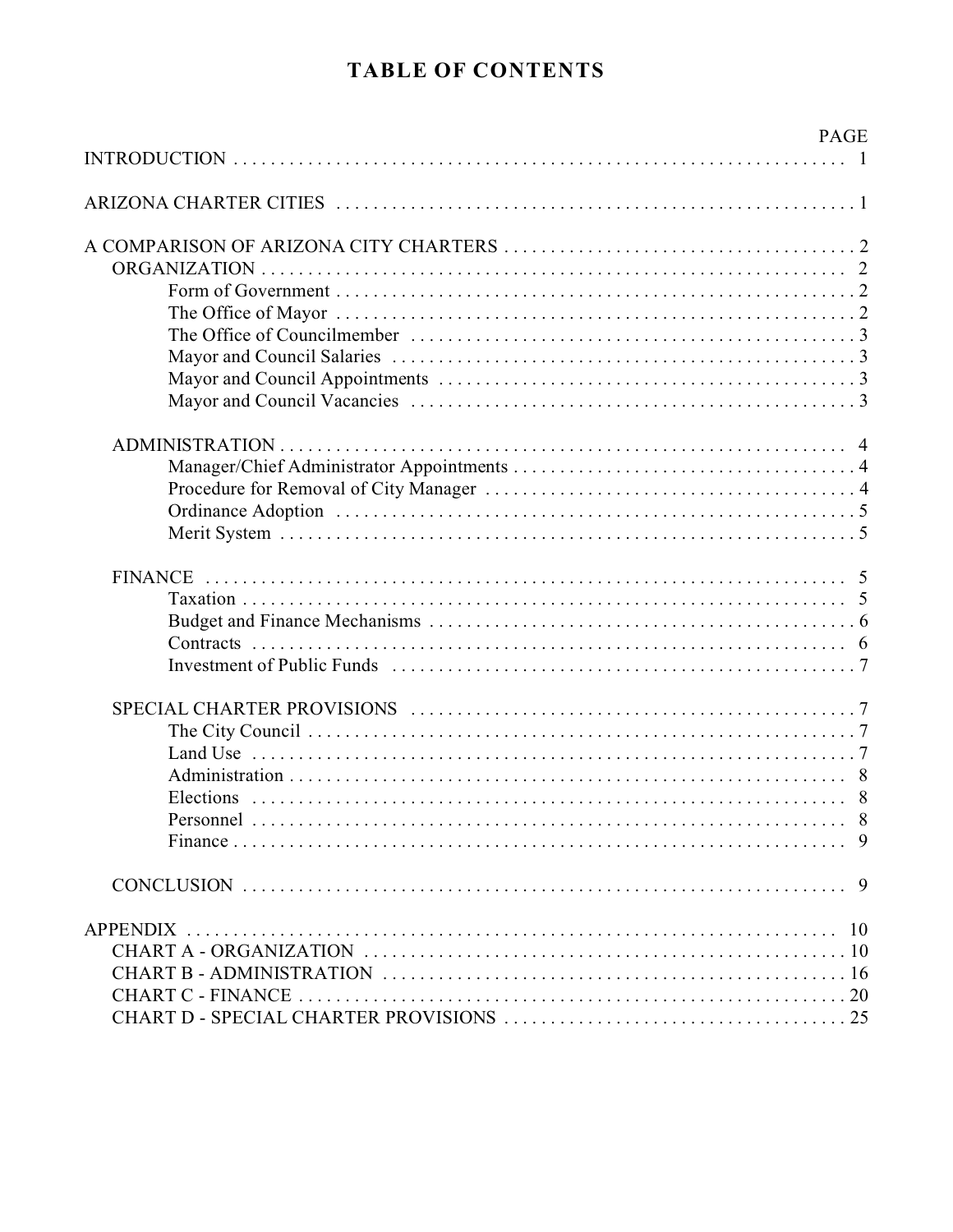# **CHARTER GOVERNMENT PROVISIONS IN ARIZONA CITIES**

#### **INTRODUCTION**

This report is designed to assist those cities considering adoption of a charter government and charter cities who are reviewing their charters for possible amendment. The publication is a supplement to "Exploring Charter Government for Your City", which is also published by the League of Arizona Cities and Towns.

This report is a comparison of the nineteen city charters adopted pursuant to the Arizona State Constitution, Article XIII, Section 2. Included, are comparisons of charter provisions on the organization of city government, the administration of city business and budget and finance policy. Also, highlighted in the report are special charter provisions. In the appendix is a series of charts which provide a convenient listing of the charter provisions.

The focus of the report is on the major questions considered when a city is adopting or amending its charter. The comparison, therefore, does not include all aspects of each city charter. Also, the report does not include Tombstone's territorial charter which was adopted prior to Statehood.

In addition, the report includes only those powers which are specifically contained in the charter. Cities may exercise certain powers that are not specifically stated in their charters. For example, a city may generally adopt "all of the taxing powers granted to cities and towns in State law". Using this general taxing authority, a city may levy a transaction privilege tax even though the authority for this type of tax is not specifically stated in its charter.

We hope this publication will be a useful document for current charter cities as well as cities considering adopting charter government. As always, please give us a call if you have any questions or comments.

#### **ARIZONA CHARTER CITIES**

| AVONDALE           | <b>NOGALES</b>    |
|--------------------|-------------------|
| <b>BISBEE</b>      | <b>PEORIA</b>     |
| <b>CASA GRANDE</b> | <b>PHOENIX</b>    |
| <b>CHANDLER</b>    | <b>PRESCOTT</b>   |
| <b>DOUGLAS</b>     | <b>SCOTTSDALE</b> |
| <b>FLAGSTAFF</b>   | <b>TEMPE</b>      |
| <b>GLENDALE</b>    | <b>TUCSON</b>     |
| <b>GOODYEAR</b>    | WINSLOW           |
| <b>HOLBROOK</b>    | <b>YUMA</b>       |
| <b>MESA</b>        |                   |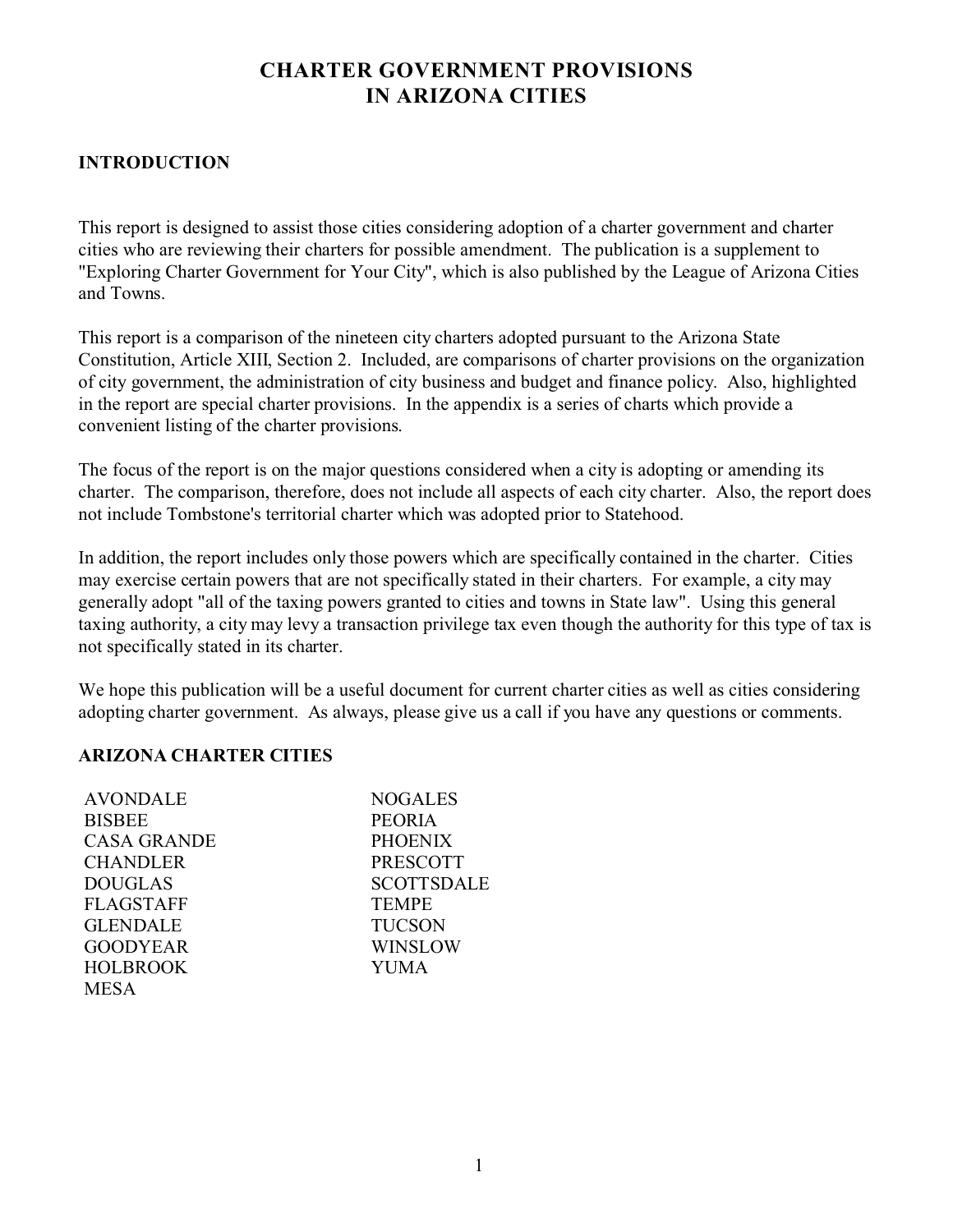# **A COMPARISON OF ARIZONA CITY CHARTERS**

#### **ORGANIZATION**

Nearly all city charters in Arizona begin by framing the structural organization for the city government. This portion of the charter includes the form of government, the office of mayor, the office of councilmember, council appointments and filling council vacancies.

#### **Form of Government**

In Arizona, eighteen charter cities have adopted the council-manager form of government. There is one city that has adopted a form of government which varies from the council-manager plan. The City of Winslow has a mayor and council government. However, the city council, by ordinance, has provided for the position of city administrator with authority to oversee the general affairs of the city on a daily basis.

In addition to the council-manager form of government, all of the nineteen charter cities have a common council as the legislative body of the city. Under this system, the vote of each councilmember and the mayor is equal.

In all charter cities the mayor is elected at large. A variety of methods are used to elect councilmembers. Currently, thirteen cities nominate and elect the councilmembers or aldermen at large. However, Mesa, Glendale, Peoria and Phoenix have councils that are nominated and elected by district. The Goodyear Council will change to district elections after Goodyear's population reaches 150,000. In the City of Tucson, councilmembers are nominated for office from wards, but are elected at large. The City of Douglas has adopted a method for electing the council similar to Tucson. However, this provision was not approved by the Justice Department under the Federal Voting Rights Act. Consequently, Douglas elects their council by wards. In Bisbee the councilmembers are nominated and elected from three wards with two councilmembers from each ward.

#### **The Office of Mayor**

In nine of the charter cities, the mayor serves a term of two years. In the Cities of Douglas, Goodyear, Mesa, Nogales, Peoria, Phoenix, Scottsdale, Tempe, Tucson and Yuma, the mayor serves a four year term. Several cities place limits on the number of terms a person may serve as mayor. Goodyear, Nogales, Peoria, Phoenix and Mesa limit the mayor to two consecutive four-year terms. In Mesa, after two consecutive terms are served, and Chandler after four consecutive terms are served, a person must wait four years before being eligible to again run for the office of mayor. An additional provision in the two cities limits a person to a combination of serving as a councilmember and mayor for no more than sixteen consecutive years, Chandler and Mesa. Phoenix also has a sixteen year limit on combined service for the offices of mayor and councilmember. In Douglas and Scottsdale, the mayor is limited to three consecutive terms, while the City of Casa Grande limits the number of terms a person may serve as mayor to four consecutive terms.

In certain cities additional qualifications are placed on the office of mayor. For instance, in the Cities of Casa Grande, Douglas, Glendale and Goodyear, the mayor must be a minimum of twenty-five years of age. Also, sixteen of the cities have residency requirements for the mayor which vary from one to three years.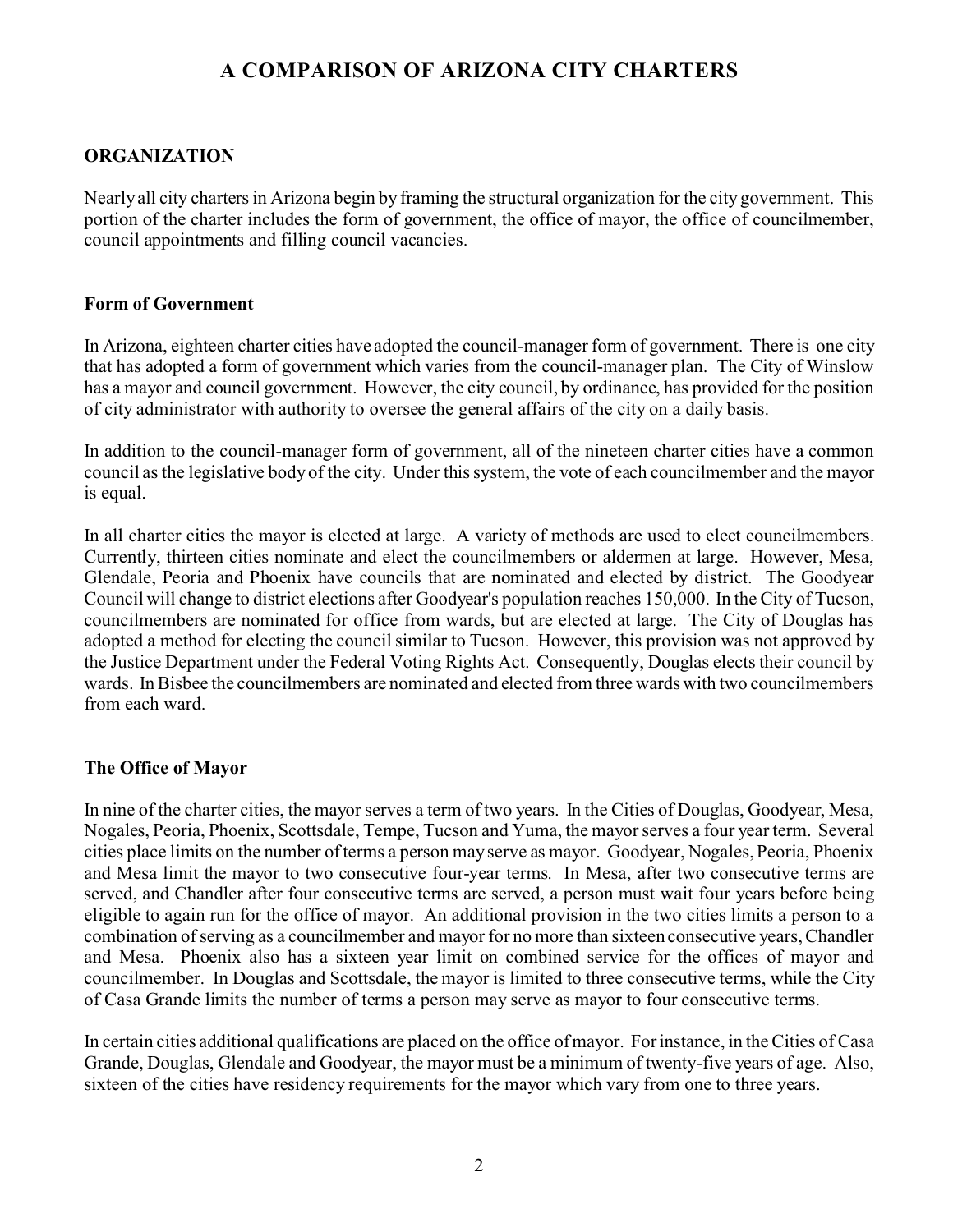#### **The Office of Councilmember**

Councilmembers in all of Arizona's charter cities serve a term of four years. In each of these cities, the four year terms are staggered with three councilmembers elected every two years.

Six cities limit the number of terms for councilmembers and aldermen: Chandler and Mesa limit councilmembers to two consecutive terms; Goodyear, Phoenix and Scottsdale limit councilmembers to three consecutive terms and Nogales limits aldermen to two consecutive terms.

A number of cities have additional requirements for the office of councilmember. The Cities of Casa Grande, Douglas and Peoria require a councilmember to be a minimum of twenty-one years of age. In addition, sixteen charter cities have residency requirements for councilmembers which vary from one to three years. The Tucson charter requires city residency for three years and ward residency for one year for the office of councilmember. In Mesa, a candidate for councilmember must be a resident in the district for at least two years.

#### **Mayor and Council Salaries**

The salaries for the offices of mayor and councilmember vary considerably. A number of cities set these salaries by ordinance rather than in the charter. We direct your attention to *chart A* of the appendix for the manner of setting salaries in any specific charter city.

#### **Mayor and Council Appointments**

The extent of mayor/council appointment powers varies considerably among the cities. In the eighteen council-manager cities, the city council directly appoints the city manager. In the City of Nogales, the mayor appoints virtually all of the administrative heads with the approval of the board of aldermen through a twothirds vote. In the City of Winslow, the appointment of all top administrators rests with the city council. Various other council appointments are listed in *Chart A* of the appendix.

#### **Mayor and Council Vacancies**

The most common method of filling a vacancy in the office of mayor or councilmember is to have the remaining councilmembers appoint another person through a majority vote to fill the vacant position. In the City of Casa Grande, a vacancy in the office of mayor is filled by having the remaining members of the council appoint another member to the council and then having the council choose a mayor from among the councilmembers. In Bisbee, Douglas, Holbrook, Peoria and Phoenix (if the vacancy occurs less than one year prior to the end of the term) the council fills a vacancy in the office of mayor from its own membership. In Peoria, the vice-mayor automatically fills a vacancy in the office of mayor.

In Douglas, in the event of a tie, the Cochise County supervisor for the district casts the deciding vote when the city magistrate is unable to do so. In Chandler, Goodyear, Holbrook, Mesa, Prescott, Tempe and Yuma, if the council fails to make an appointment to a vacant council seat within a specified period of time, a special election is called to fill the vacancy. In Phoenix, if a vacancy occurs one year or more before the end of a mayor or councilmember's term, a special election is held to fill the unexpired portion of the term. Less than a year before the end of the term, the vacancy is filled by council appointment. If the vacancy is within ninety days of a regular election, the council has the option to leave the position vacant. Peoria's council vacancy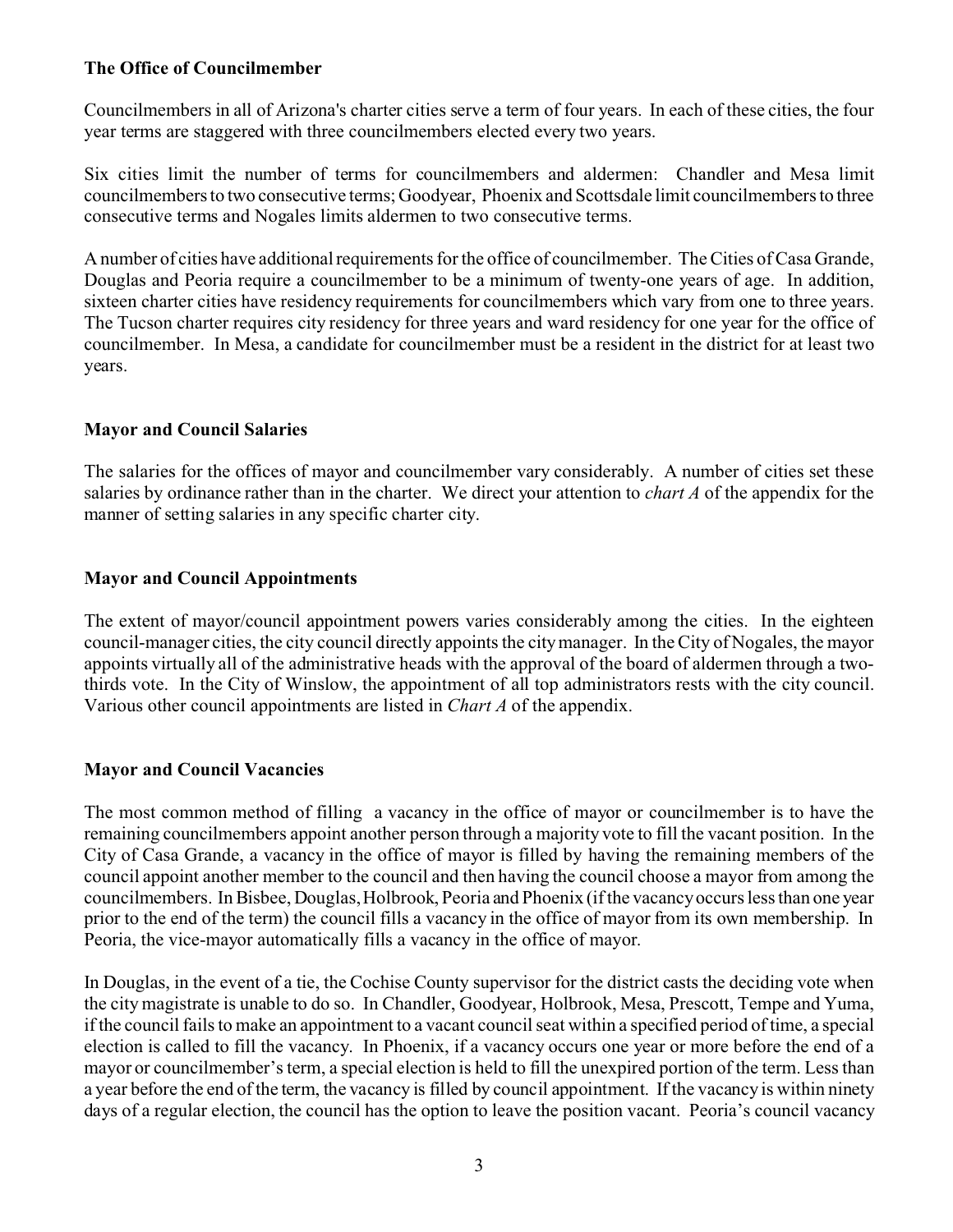provision is similar in structure to Phoenix's, except that the deadline for deciding between special election and council appointment is seven hundred forty days instead of one year and in the case of a special election, they appoint someone to serve until the special election.

In Bisbee, Casa Grande and Douglas, the city judge may vote to break a tie vote over an appointment to a council vacancy. Also, Bisbee, Douglas, Flagstaff, Goodyear, Mesa, Prescott, Scottsdale and Tempe limit, in certain instances, the amount of time an appointed person may serve on the council without facing an election.

#### **ADMINISTRATION**

This section focuses on administrative provisions adopted in Arizona charters. Specifically, this section includes manager/chief administrator appointments, procedures for removal of the city manager, ordinance adoption procedures and the establishment of a merit system.

#### **Manager/Chief Administrator Appointments**

The appointment powers of a city manager differ from one charter city to the next. In most of the cities using the council-manager form of government, the manager has appointment powers over all department heads and other city employees, subject to stipulations in a city's merit system. Specific appointment powers of a manager over such offices as clerk, treasurer, attorney, magistrate, etc., are listed in *Chart B* of the appendix.

#### **Procedure for Removal of City Manager**

In Avondale, Bisbee, Chandler, Glendale, Holbrook, Peoria, Scottsdale, Tempe and Yuma, the city manager may be removed from office by a majority vote of the councilmembers. Removal of the city manager in Flagstaff and Goodyear requires five votes, Douglas requires a five-sevenths vote, while Mesa and Tucson require a two-thirds vote of the council.

The Cities of Casa Grande, Phoenix and Prescott have a similar procedure for removal of the city manager which requires a two-thirds vote of the council for removal without cause. However, the manager may be removed in these same cities by a simple majority vote for reasons of malfeasance, misfeasance, etc., in office.

#### **Ordinance Adoption**

An ordinance passed with an emergency clause requires five council votes in Avondale and Flagstaff. Glendale requires a five-sevenths vote to pass an emergency ordinance. The Douglas and Yuma charters require a five-sevenths vote and the approval of the mayor to pass an emergency measure. Six votes are required for emergency measures in Bisbee, Chandler, Holbrook, Tempe and Winslow, while a three-fourths vote is required in Casa Grande, Goodyear, Mesa, Peoria, Prescott and Scottsdale In Nogales and Tucson a five-sixths vote of the aldermen or council is required for this type of measure. The City of Phoenix requires a two-thirds vote of the council on emergency measures.

In taking action, a roll call vote is specifically required in Avondale, Bisbee, Casa Grande, Chandler,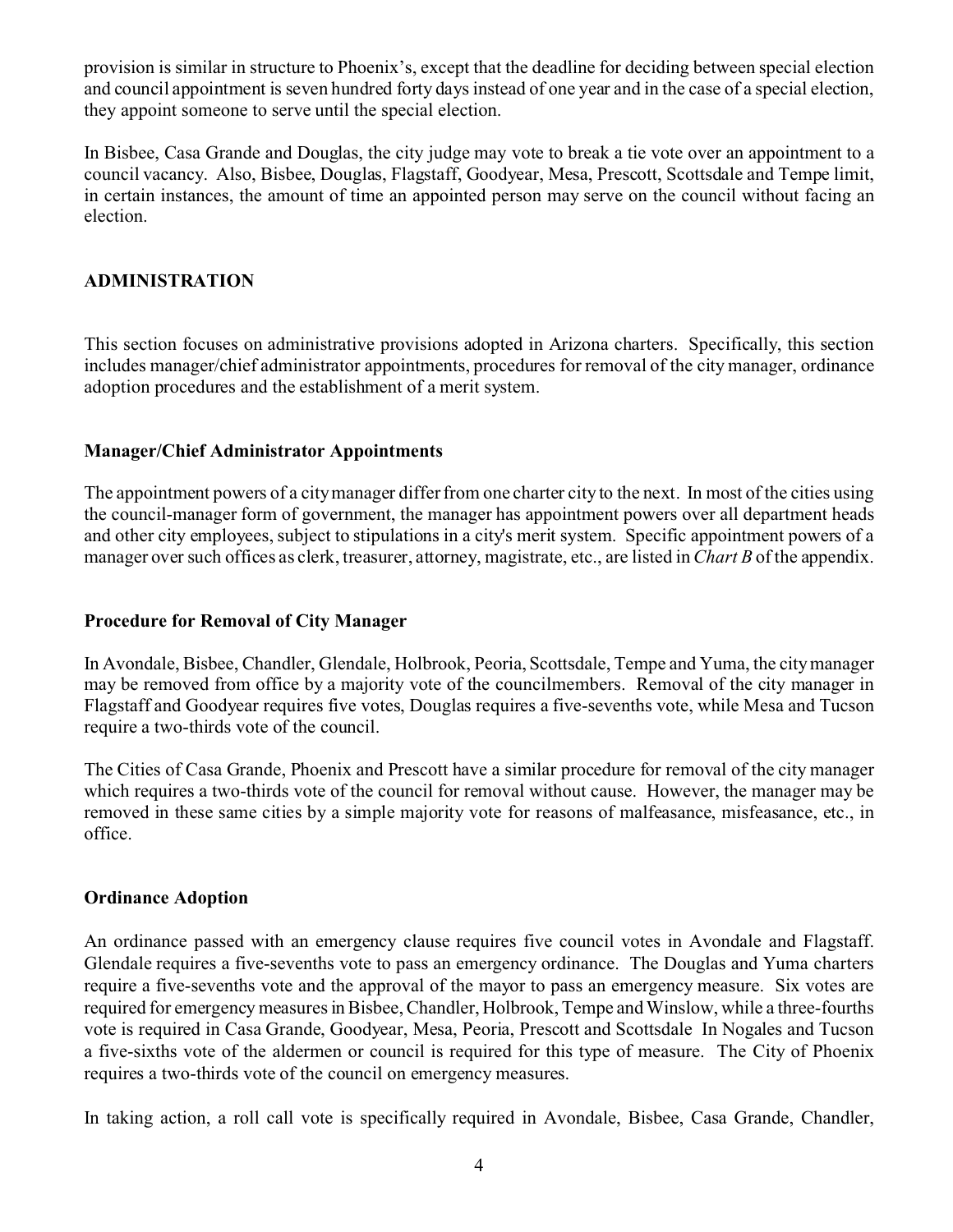Goodyear, Holbrook, Tempe and Winslow. In Flagstaff, Peoria, Scottsdale and Yuma, a roll call vote may be requested by any member of the council. In addition, ten of the charter cities specify that there is no abstention from voting unless there is a conflict of interest.

If the membership of the council is at any time reduced to less than a quorum in the Cities of Mesa and Tempe, a majority of the remaining members of the council may appoint persons to establish a quorum for business.

#### **Merit System**

Eighteen of the charter cities have specific provisions establishing some type of merit or personnel system for city employees.

#### **FINANCE**

The area of budgeting and finance for Arizona cities is strictly controlled by State law and the State Constitution. However, there have been a number of charter provisions adopted which not only create additional restrictions but also provide greater flexibility for charter cities in the area of finance. Included in this section are charter provisions dealing with taxation, budget and finance mechanisms and contracts.

#### **Taxation**

Most of the charter cities have provisions for the establishment by ordinance of a comprehensive tax system. In addition, sixteen Arizona charter cities have specific charter authorization for a local transaction or business privilege tax. However, many of these cities place restrictions on such a tax. Avondale, Flagstaff, Glendale, and Winslow all require voter approval before a local transaction privilege tax may be enacted. Bisbee and Peoria require voter approval for an increased transaction privilege tax; Bisbee also requires voter approval for a decrease in this tax. Mesa, Prescott, Scottsdale, Tempe and Yuma limit the local transaction privilege tax to one percent unless the voters approve an increase. The City of Nogales limits its local transaction privilege tax to one and one quarter percent and allows special tax exemptions in other areas of taxation for businesses paying the local sales tax.

A similar restriction is contained in Tucson's charter limiting its transaction privilege tax to two percent. Tucson also exempts food and food products from its local sales tax. The City of Yuma limits its local transaction privilege tax to one percent, but there is an additional two percent tax levied on hotels, motels, bars and restaurants in the city to pay for the costs of certain public facilities.

Limits are also placed on the property tax rate for the Cities of Phoenix and Tucson. The City of Phoenix limits its property tax rate to one dollar per one hundred dollars of assessed valuation. This limit on the Phoenix property tax does not include special levies for bonds, libraries and parks. The Tucson charter limits the total property tax levy to one dollar and seventy-five cents per one hundred dollars of assessed valuation. The voters of Mesa must approve a real estate and personal property tax enactment.

#### **Budget and Finance Mechanisms**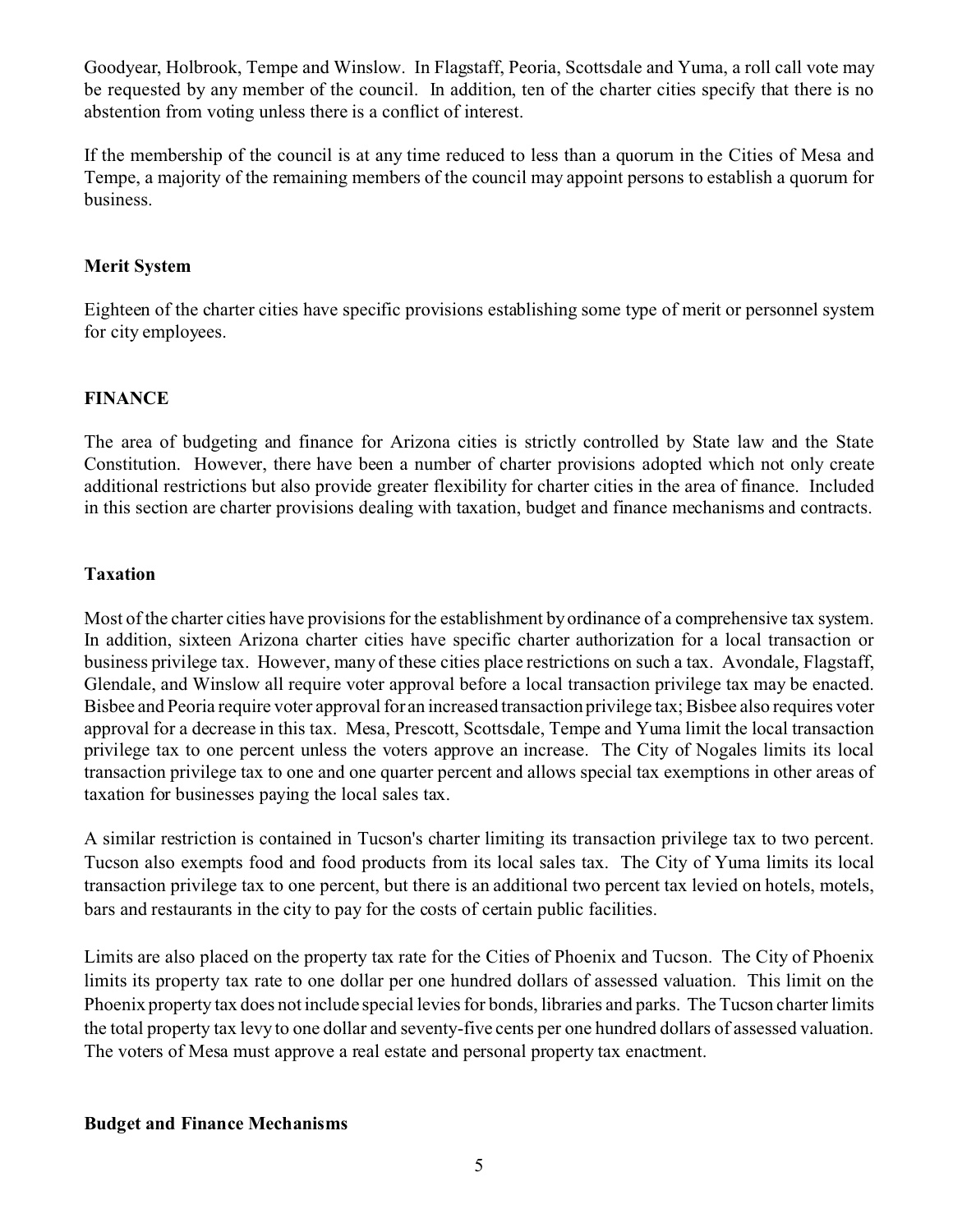A number of charter cities have authorized cash basis funds in their charters. The cash basis funds are established primarily to place the transactions of the city on a cash basis. This also can serve as a revolving fund for use at the end of the fiscal year to provide greater flexibility to city budgeting. In addition, a number of cities have charter provisions creating sinking funds and reserve funds.

Another common mechanism found in city charters is an authorization for the transfer of unencumbered funds within departments, offices or agencies of the city. This mechanism can be found in the charters of Avondale, Chandler, Glendale, Prescott, Scottsdale, Tempe, Winslow and Yuma. All of these cities, with the exception of Winslow, have additional charter provisions allowing the council to transfer unencumbered funds between departments, offices or agencies. In Avondale and Glendale this transfer of funds is limited to the last three months of the fiscal year. In addition, a number of charters contain a provision authorizing the transfer of money from any fund within the budget to the bond interest fund to pay the bonded indebtedness of the city.

In the Nogales charter, funds may be withdrawn from any budgeted appropriation for incidental or contingent expenses upon a two-thirds vote of the board of aldermen. Also, the Mayor of Nogales may reduce or veto any item in a proposed budget.

#### **Contracts**

The methods of awarding contracts to do business with the city are somewhat different in each city charter. Generally, charters contain provisions specifying when formal or informal bids will be accepted on a particular project. Informal bidding procedures are often handled solely by the city manager who will make the final contract award. Formal bidding procedures generally require open public competitive bidding, and awards are usually approved by the council. Specific provisions relating to contracts in Arizona charter cities are listed in *chart C* of the appendix.

#### **Investment of Public Funds**

Charter cities are exempt from the State law on the investment of public funds. Several charter cities limit the investment of public funds to depositories within the city. For example, Flagstaff limits the deposit of public funds to financial institutions within the city corporate limits. Nogales limits the deposit of portions of the city's public funds to specific financial institutions.

#### **SPECIAL CHARTER PROVISIONS**

This section contains charter provisions from selected cities which are either unique to the city or represent some of the most recent trends in Arizona charter government. This section will examine charter provisions dealing with the city council, land use, administration, elections, personnel and finance.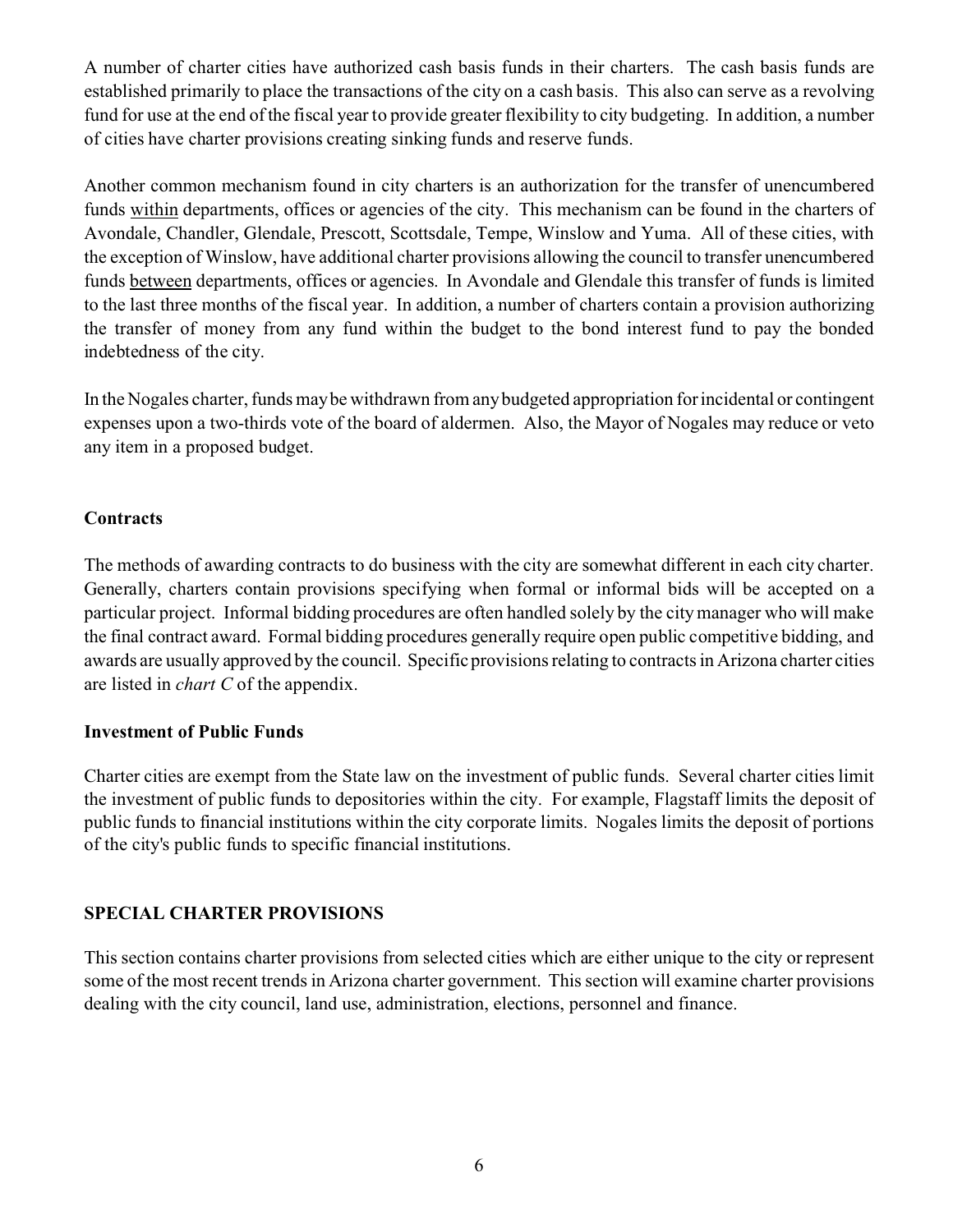#### **The City Council**

The Cities of Glendale, Peoria, Phoenix and Tucson have created a citizens' commission on city council salaries in their charters. The commissions were established to review and evaluate elected officials' salaries and make recommendations to the city council. The Peoria and Phoenix commissions are to make recommendations on council salaries every two years. All salary recommendations must go before the voters for approval in Phoenix, and recommended increases of 5.1 percent or more must go before the voters in Peoria.

Also, some cities have adopted unique charter provisions on the election of the council. In the City of Tucson, the council is nominated by ward and elected at large. Bisbee elects two councilmembers from each ward.

#### **Land Use**

The Cities of Bisbee, Casa Grande, Douglas, Flagstaff, Holbrook, Mesa, Peoria, Phoenix and Scottsdale all have charter provisions either requiring or permitting the city to adopt a comprehensive plan for the physical development of the community. In addition, the charters of Casa Grande, Douglas, Flagstaff, Peoria, Phoenix and Scottsdale contain provisions authorizing the city council to designate and regulate floodplains and floodways within the city. Scottsdale's charter also allows the council to designate as preserved land any land owned by the city which is suitable for mountain or desert preservation.

Another charter requirement on land use is Scottsdale's provision requiring the dedication of lands or fees from developers to support essential city services. This same provision is also contained in the charters of Bisbee, Casa Grande, Douglas, Goodyear, Peoria and Tempe. Architectural and site plan approval by the city may be required prior to any construction in Bisbee, Casa Grande, Douglas, Goodyear, Holbrook, Peoria and Scottsdale.

In addition, Casa Grande, Douglas and Peoria have the authority in their charter to provide remedies for air, water and noise pollution. Mesa requires voter approval prior to the enactment of a housing code for the city, while Tucson requires voter approval for any changes affecting freeways, parkways, controlled access highways and grade-separated interchanges. Prescott has a provision in their charter which prohibits the sale of Watson and Willow Lakes and Acker Park and requires the city to retain the Lakes as open space in perpetuity.

#### **Administration**

In the City of Nogales, the mayor may, with approval of the board of aldermen, reorganize departments and appoint officers. In the City of Phoenix, the council creates and appoints the parks, playgrounds and recreational board.

When selecting a city magistrate, the councils of Bisbee, Casa Grande and Holbrook appoint a judicial selection committee. The judicial selection committee recommends people to fill the position of city magistrate and from these recommendations the city council then makes the final appointment. The municipal judge in the City of Yuma is elected from the city at large. The judge serves a four year term.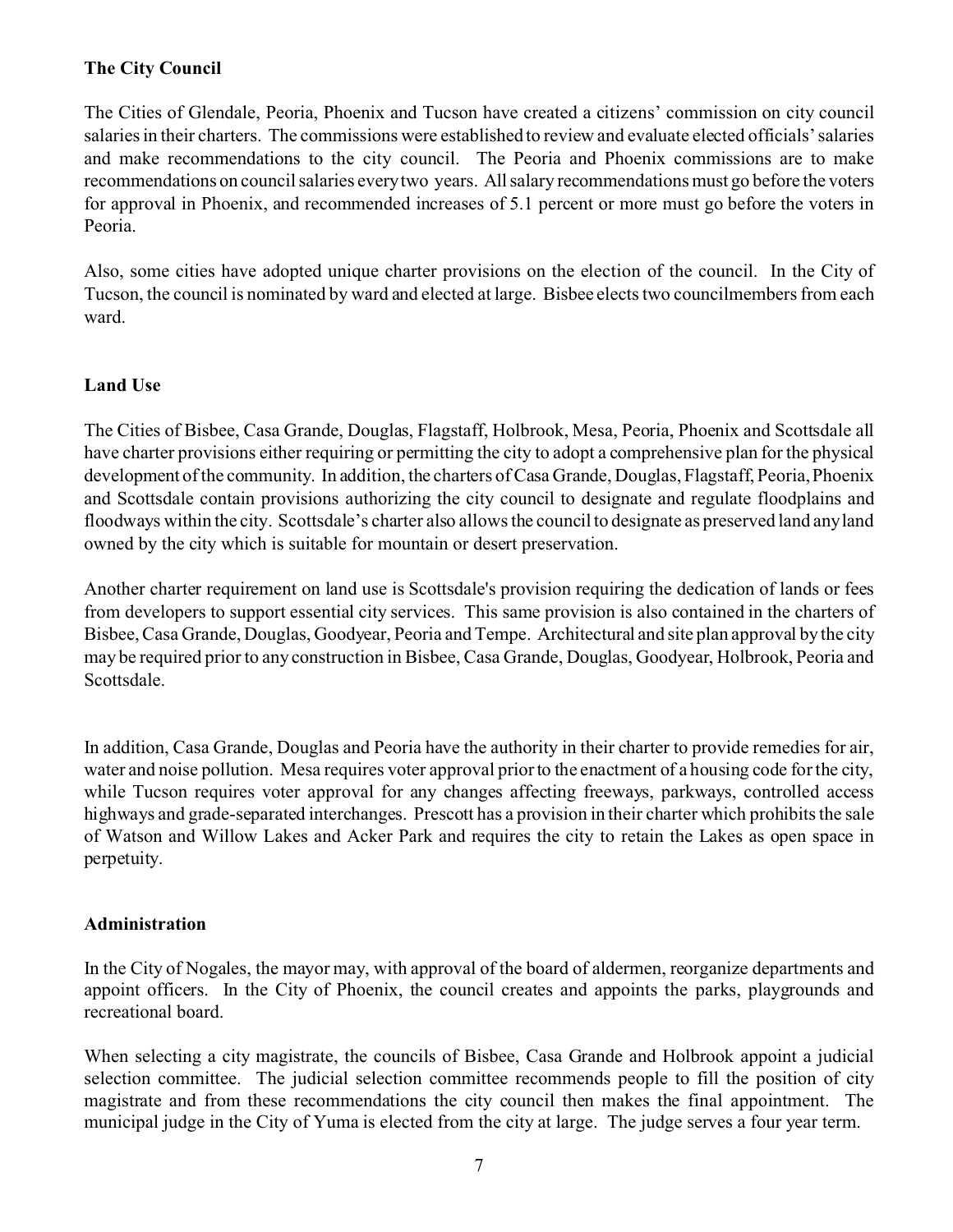#### **Elections**

In the Cities of Avondale, Bisbee, Chandler, Douglas, Glendale, Holbrook, Phoenix, Scottsdale and Yuma, the charter authorizes the city council to hold special elections on any city issue. Casa Grande, Goodyear, and Peoria charters authorize the city council to hold special or advisory elections. Nogales and Phoenix limit the frequency of special elections to not more than once every six months.

Tucson established campaign contribution limitations of \$500 to any candidate for mayor or council from an individual, and \$1,000 from any campaign committee. A candidate in Tucson may sign a voluntary expenditure limitation contract and be eligible for public matching funds. Any unexpended campaign contributions must be returned to the city.

#### **Personnel**

The Cities of Goodyear, Holbrook and Mesa charters contain a provision specifically prohibiting the city from bargaining collectively with employee organizations on questions relating to wages, hours and working conditions. The Chandler and Phoenix charters prohibit the use of binding arbitration on matters relating to wages, hours and conditions of employment and have an anti-strike clause for employees. However, the Chandler charter provides for the resolution of differences through a "meet and confer" process which is developed by the Mayor and Council. The Tucson charter, on the other hand, provides for advisory arbitration on wage disputes with employees.

The Douglas and Mesa charters create a personnel appeals board. The appeals board is authorized to develop procedures for hearing employee grievances. The Chandler charter makes a similar provision for a merit systems board. The City of Bisbee creates a civil service commission to fulfill the same purpose.

In the Phoenix charter, the City of Phoenix Employees Retirement Plan is created. A pension fund for city employees is also created in the Tucson charter.

#### **Finance**

The Chandler, Mesa, Phoenix and Tempe charters all stipulate that a five-year capital improvements program be developed and submitted to the city council each year. Flagstaff requires voter approval for any municipal construction project exceeding \$1,906,533.00.

#### **CONCLUSION**

This comparison of Arizona charters was designed to familiarize the reader with the basic form and options that have been adopted in Arizona city charters. While the organizational options are endless under the charter form of government, eighteen of Arizona's nineteen charter cities have adopted the council-manager form of government and have also adopted a common council type of legislative body.

We hope the information presented in this report is useful to those cities considering adopting a charter as well as for those charter cities looking for a basis of comparison for their charter amendments. The comparison format of the report was intended to provide the reader with a source of basic charter options. Of course, deciding which charter options are appropriate for your community is what charter government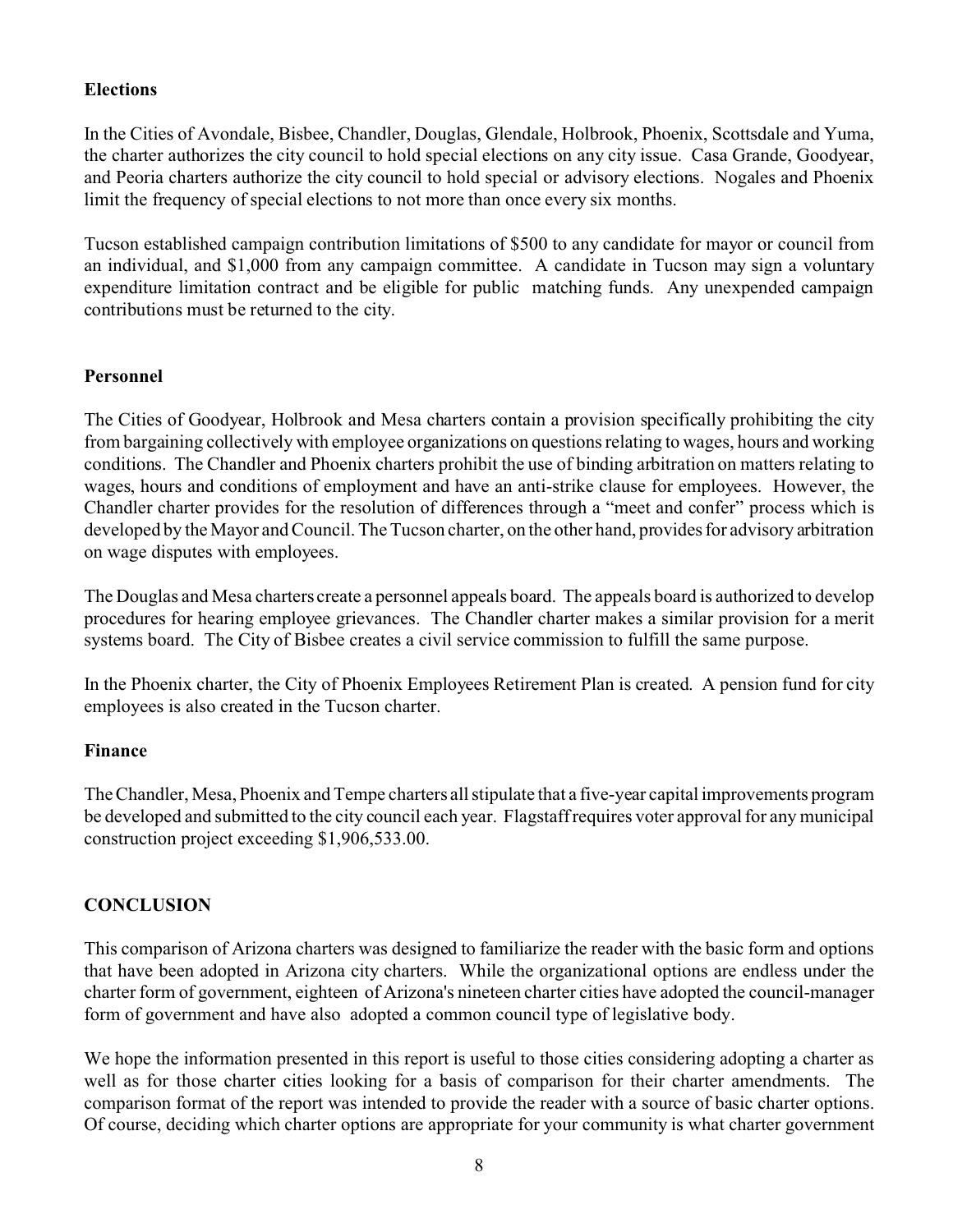is all about--organizing your city government to meet local needs.

If you have any questions on these options or the charter process, please give us a call.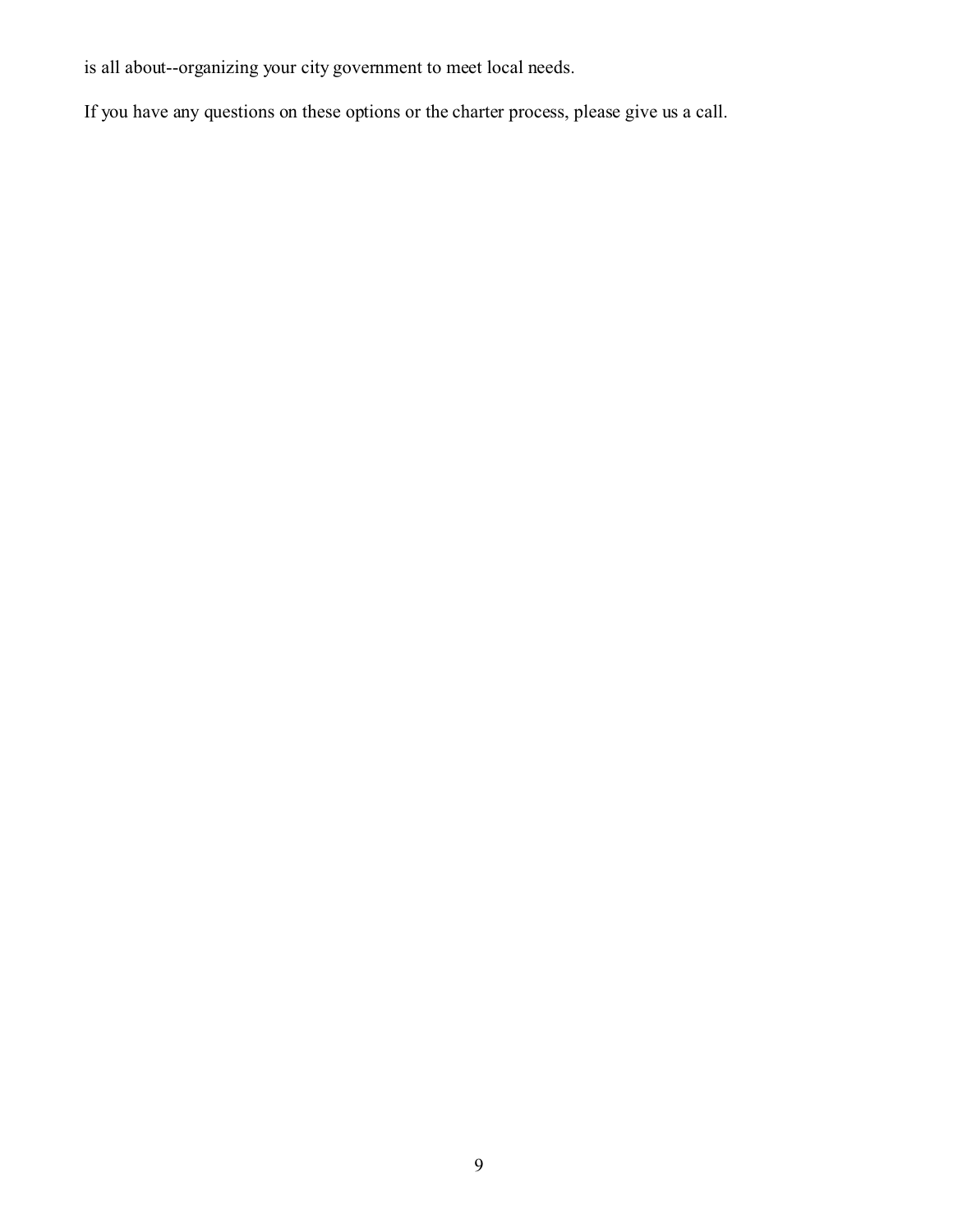## **APPENDIX**

# **CHART A ORGANIZATION**

|                                                   | <b>FORM OF</b><br><b>GOVERNMENT</b>                                                                 | OFFICE OF<br><b>MAYOR</b>                                                                                                                                                                                             | OFFICE OF<br>COUNCILMEMBER                                                                                                                                                                                                    | <b>MAYOR COUNCIL</b><br><b>APPOINTMENTS</b>                                         | <b>FILLING COUNCIL</b><br><b>VACANCIES</b>                                                                                                                                                                                                                                                                                                                                                  |
|---------------------------------------------------|-----------------------------------------------------------------------------------------------------|-----------------------------------------------------------------------------------------------------------------------------------------------------------------------------------------------------------------------|-------------------------------------------------------------------------------------------------------------------------------------------------------------------------------------------------------------------------------|-------------------------------------------------------------------------------------|---------------------------------------------------------------------------------------------------------------------------------------------------------------------------------------------------------------------------------------------------------------------------------------------------------------------------------------------------------------------------------------------|
| Avondale<br>Adopted:<br>1959<br>(Short Form)      | - Council-Manager<br>7 member common council<br>- Mayor and council elected at large                | - Term: 2 years<br>Salary: \$1200/month<br>Residency: 2 years                                                                                                                                                         | - Term: 4 years, staggered<br>Salary: Vice Mayor<br>\$900/month; Council<br>\$600/month<br>Residency: 2 years                                                                                                                 | - Manager<br>- Attorney<br>- City Judge<br>- Boards and Commissions                 | - Majority vote of remaining<br>members                                                                                                                                                                                                                                                                                                                                                     |
| <b>Bisbee</b><br>Adopted:<br>1988<br>(Short Form) | - Council-Manager<br>7 member common council<br>Mayor elected at large<br>- Council elected by ward | - Term: 2 years<br>Salary: by ordinance<br>ratified by electorate<br>Residency: 1 year                                                                                                                                | Term: 4 years, staggered<br>Salary: by ordinance, ratified<br>by electorate<br>Residency: 1 year ward<br>and city<br>Three wards 2 elected from<br>each ward                                                                  | - Manager<br>- City Attorney<br>- City Magistrate<br>- Boards and Commissions       | - Vacancy in mayor's office:<br>council chooses mayor from<br>membership of council<br>- Council vacancy: remaining<br>council, including the mayor<br>appoint from ward<br>- If appointed member term<br>exceeds 2 years, appointed<br>member serves to next<br>election. Then candidates run<br>for the "short term"<br>- Tie vote may be broken by<br>county supervisor from<br>district |
| Casa Grande<br>Adopted:<br>1975<br>(Short Form)   | Council-Manager<br>- 7 member common council<br>- Mayor and council elected at large                | - Term: 2 years; limit 4<br>consecutive terms<br>Minimum age: 25<br>Salary: by ordinance<br>Residency: 3 years                                                                                                        | - Term: 4 years, staggered<br>Salary: by ordinance<br>- Minimum age: 21<br>Residency: 3 years                                                                                                                                 | - Manager<br>- Attorney<br>- City Judge<br>- Boards and Commissions                 | - Remaining councilmembers<br>appoint<br>- Vacancy in mayor's office:<br>council appoints 7th member<br>and then chooses mayor from<br>members<br>- Tie vote may be broken by<br>city judge                                                                                                                                                                                                 |
| Chandler<br>Adopted:<br>1965<br>(Short Form)      | - Council-Manager<br>7 member common council<br>- Mayor and council elected at large                | - Term: 2 years; limit 4<br>terms<br>Salary: by ordinance<br>Residency: 2 years<br>Person is not eligible to<br>be elected to a<br>combination of<br>councilmember and<br>mayor for more than 16<br>consecutive years | - Term: 4 years, staggered;<br>limit 2 terms<br>Salary: by ordinance<br>Residency: 2 years<br>Person is not eligible to be<br>elected to a combination of<br>councilmember and mayor for<br>more than 16 consecutive<br>years | - Manager<br>- Clerk<br>- Attorney<br>- City Magistrate<br>- Boards and Commissions | - Majority vote of remaining<br>members<br>- Failure to appoint in 30 days:<br>special election called                                                                                                                                                                                                                                                                                      |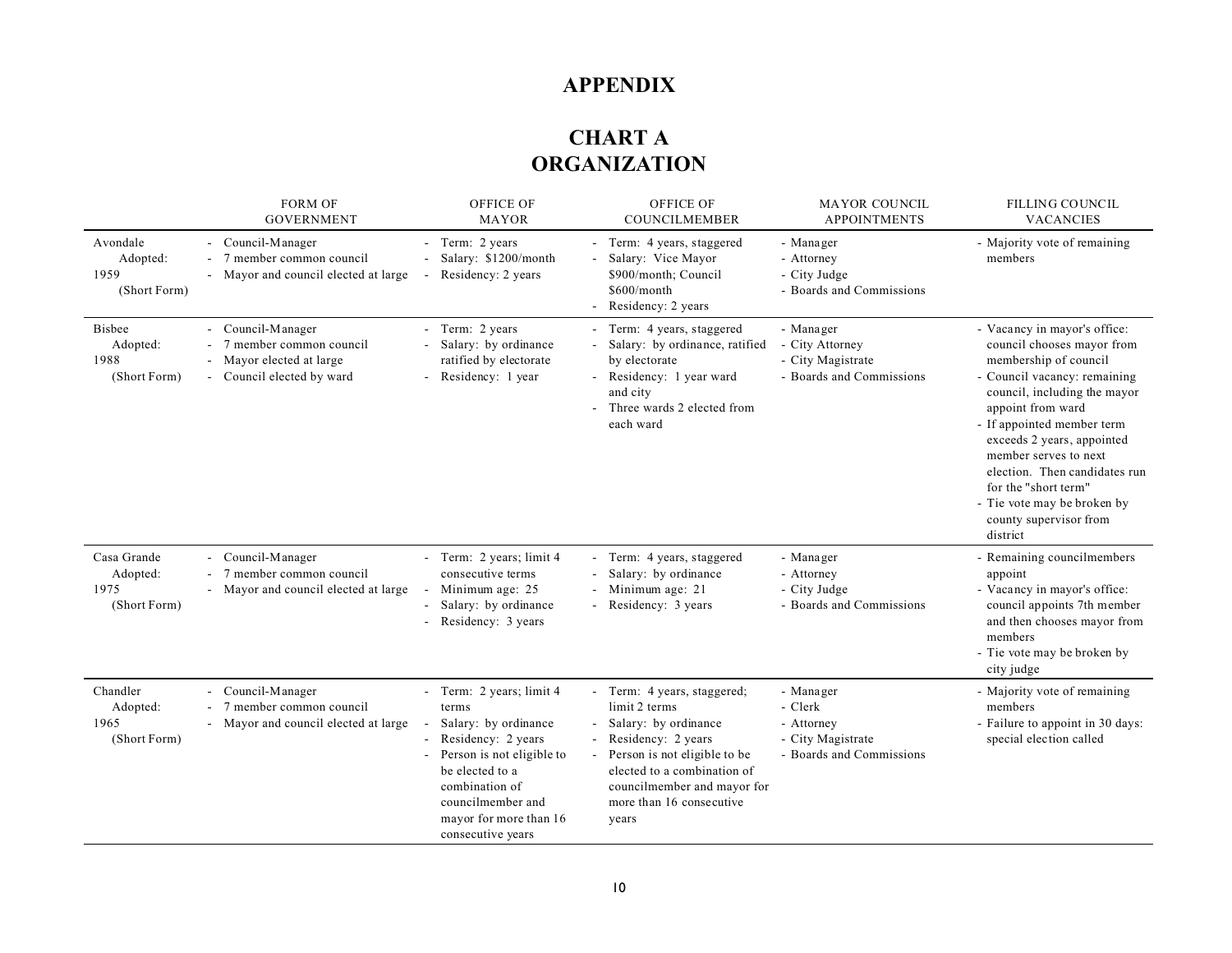|                                               | <b>FORM OF</b><br><b>GOVERNMENT</b>                                                                                                                     | <b>OFFICE OF</b><br><b>MAYOR</b>                                                                                          | <b>OFFICE OF</b><br>COUNCILMEMBER                                                                                                                  | <b>MAYOR COUNCIL</b><br><b>APPOINTMENTS</b>                                                                                                                                                               | FILLING COUNCIL<br><b>VACANCIES</b>                                                                                                                                                                                                                                                                                                                                                                                                                  |
|-----------------------------------------------|---------------------------------------------------------------------------------------------------------------------------------------------------------|---------------------------------------------------------------------------------------------------------------------------|----------------------------------------------------------------------------------------------------------------------------------------------------|-----------------------------------------------------------------------------------------------------------------------------------------------------------------------------------------------------------|------------------------------------------------------------------------------------------------------------------------------------------------------------------------------------------------------------------------------------------------------------------------------------------------------------------------------------------------------------------------------------------------------------------------------------------------------|
| Douglas<br>Adopted:<br>1982<br>(Short Form)   | - Council-Manager<br>- 7 member common council<br>Mayor elected at large<br>- Council elected by ward                                                   | - Term: 4 years; limit 3<br>terms<br>- Salary: $$300/month;$<br>change by voters<br>Minimum age: 25<br>Residency: 3 years | - Term: 4 years, staggered<br>Salary: \$200/month; change<br>by voters<br>Minimum age: 21<br>Residency: 3 years<br>Ward residency: 1 year          | - Manager<br>- Clerk<br>- Treasurer<br>- Attorney<br>- City Magistrate<br>- City Health Officer<br>- Boards and Commissions<br>- Mayor may appoint<br>councilmembers or the manager<br>to city committees | - Remaining councilmembers<br>appoint from vacant ward<br>- If appointed member term<br>exceeds 2 years, position<br>filled at next election<br>- Tie vote may be broken by<br>city magistrate or the Cochise<br>County Supervisor<br>- Vacancy in mayor's office<br>remaining council appoint<br>mayor from existing council<br>not less than 15 days nor<br>more than 31 days from date<br>of vacancy. Vacant council<br>seat then filled as above |
| Flagstaff<br>Adopted:<br>1958<br>(Short Form) | - Council-Manager<br>- 7 member common council<br>- Mayor and council elected at large                                                                  | - Term: 2 years<br>- Salary: by ordinance                                                                                 | Term: 4 years, staggered<br>Salary: by ordinance                                                                                                   | - Manager<br>- Attorney<br>- Police Judge<br>- Boards and Commissions                                                                                                                                     | - Majority vote of remaining<br>members<br>- If appointed member term<br>exceeds 2 years, position<br>filled at next election                                                                                                                                                                                                                                                                                                                        |
| Glendale<br>Adopted:<br>1957<br>(Short Form)  | - Council-Manager<br>- 7 member common council<br>- Mayor elected at large<br>- Council elected by districts                                            | - Term: 2 years<br>Salary: by voter approval<br>- Residency: 1 year<br>- Minimum age: 25                                  | - Term: 4 years, staggered<br>Salary: by voter approval<br>- Residency: 1 year                                                                     | - Manager<br>- Clerk<br>- Treasurer<br>- Attorney<br>- City Judge<br>- Boards and Commissions                                                                                                             | - Majority vote of remaining<br>members                                                                                                                                                                                                                                                                                                                                                                                                              |
| Goodyear<br>Adopted:<br>1987<br>(Short Form)  | - Council-Manager<br>- 7 member common council<br>Mayor and council elected at large<br>When population reaches 150,000<br>council elected by districts | - Term: 4 years; limit 2<br>consecutive terms<br>Salary: by ordinance<br>- Residency: 2 years<br>- Minimum age: 25        | - Term: 4 years, staggered;<br>limit 3 consecutive terms<br>Salary: by ordinance<br>Residency: city 2 years; after<br>districts, district 180 days | - Manager<br>- Attorney<br>- Municipal Judges<br>- Boards and Commissions                                                                                                                                 | - Vacancy in mayor's office:<br>by special election for<br>unexpired term<br>- Council vacancy: by<br>appointment, if vacancy<br>occurs in first year and 180<br>days, council appoints<br>replacement to serve until<br>next general election<br>- Failure to appoint in 30 days:<br>special election required                                                                                                                                      |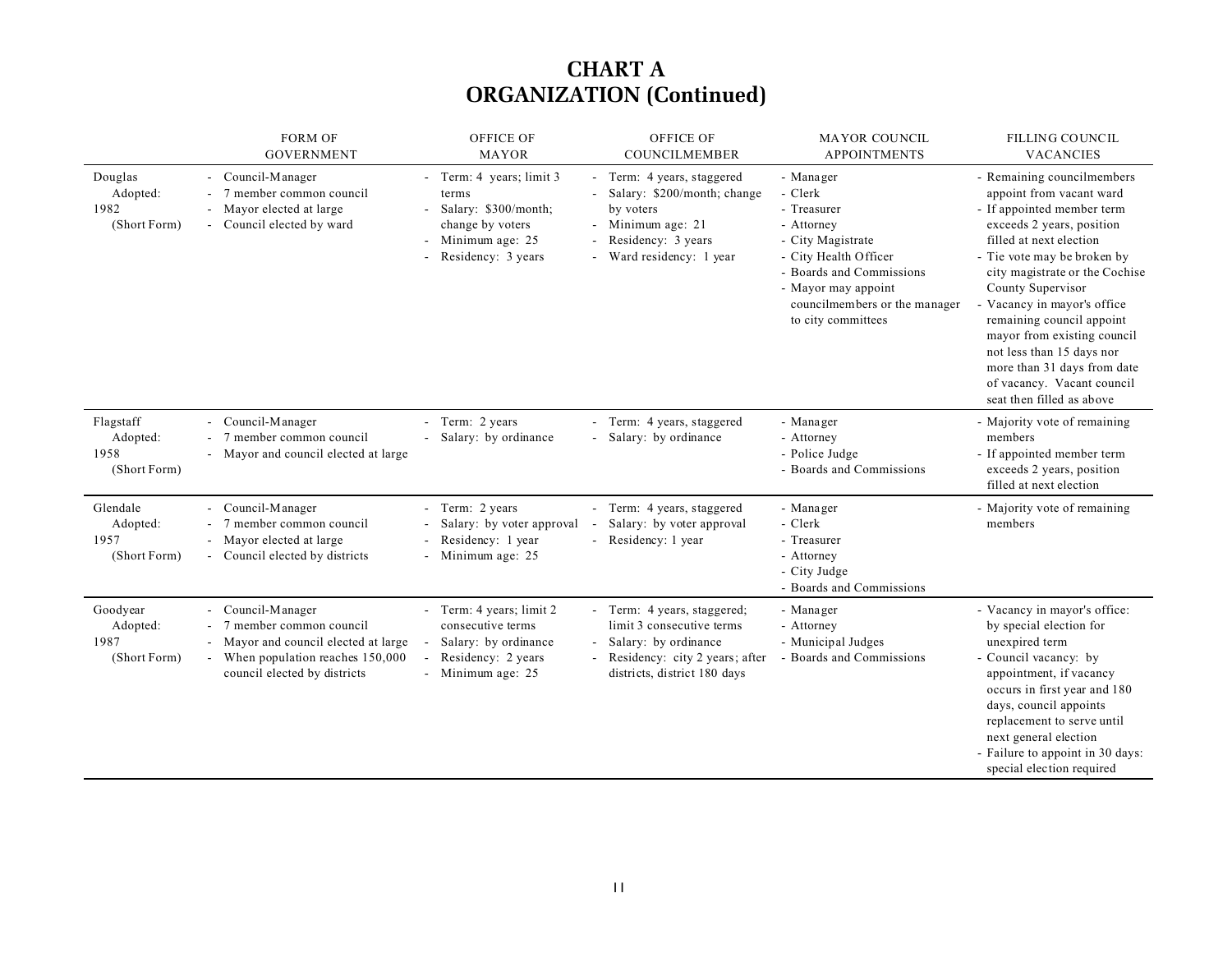|                                            | <b>FORM OF</b><br><b>GOVERNMENT</b>                                                                    | <b>OFFICE OF</b><br><b>MAYOR</b>                                                                                                                                                                                                                                                                                             | <b>OFFICE OF</b><br><b>COUNCILMEMBER</b>                                                                                                                                                                                                                                                                                                        | <b>MAYOR COUNCIL</b><br><b>APPOINTMENTS</b>                                                                                                                                                           | <b>FILLING COUNCIL</b><br><b>VACANCIES</b>                                                                                                                                                                                                                                                                                                                             |
|--------------------------------------------|--------------------------------------------------------------------------------------------------------|------------------------------------------------------------------------------------------------------------------------------------------------------------------------------------------------------------------------------------------------------------------------------------------------------------------------------|-------------------------------------------------------------------------------------------------------------------------------------------------------------------------------------------------------------------------------------------------------------------------------------------------------------------------------------------------|-------------------------------------------------------------------------------------------------------------------------------------------------------------------------------------------------------|------------------------------------------------------------------------------------------------------------------------------------------------------------------------------------------------------------------------------------------------------------------------------------------------------------------------------------------------------------------------|
| Holbrook<br>Adopted 1994<br>(Short Form)   | - Council-Manager<br>- 7 member common council<br>- Mayor and council elected at large                 | - Term: 2 years<br>Salary: by ordinance,<br>ratified by electorate<br>Residency: 2 years                                                                                                                                                                                                                                     | - Term: 4 years; staggered<br>Salary: by ordinance, ratified<br>by electorate<br>Residency: 1 year                                                                                                                                                                                                                                              | - City Manager<br>- Attorney<br>- Magistrate<br>- Boards and Commissions                                                                                                                              | - For mayor: council fills from<br>own membership by majority<br>vote of remaining members<br>- For councilmember: council<br>appointment; failure to<br>appoint in 31 days special<br>election called                                                                                                                                                                 |
| Mesa<br>Adopted:<br>1967<br>(Short Form)   | - Council-Manager<br>7 member common council<br>Mayor elected at large<br>Council elected by districts | Term: 4 years; limit 2<br>consecutive terms; 4 years<br>before eligible to run<br>again<br>Salary: by ordinance<br>Residency: 2 years<br>preceding the filing of<br>nomination papers.<br>Person is not eligible to<br>be elected to a<br>combination of<br>councilmember and<br>mayor for more than 16<br>consecutive years | Term: 4 years, staggered;<br>limit 2 consecutive terms; 4<br>years before eligible to run<br>again<br>Salary: by ordinance<br>Residency: 2 years in district<br>preceding the filing of<br>nomination papers<br>Person is not eligible to be<br>elected to a combination of<br>councilmember and mayor for<br>more than 16 consecutive<br>years | - Manager<br>- Clerk<br>- Attorney<br>- City Magistrate<br>- Boards and Commissions                                                                                                                   | - Council appoints<br>- Vacancy occurring less than<br>10 days prior to filing<br>nomination petitions for<br>primary, appointee serves<br>unexpired term<br>- Vacancy occurring more than<br>10 days prior to filing<br>nomination petitions for<br>primary, unexpired term<br>filled at next election<br>- Failure to appoint in 30 days:<br>special election called |
| Nogales<br>Adopted:<br>1926<br>(Long Form) | - Council-Manager<br>- 6 member board of aldermen<br>- Mayor and aldermen elected at<br>large          | Term: 4 years; limit 2<br>consecutive terms<br>Salary: by ordinance<br>$\overline{\phantom{a}}$                                                                                                                                                                                                                              | - Term: 4 years, staggered;<br>limit 2 consecutive terms<br>Salary: by ordinance                                                                                                                                                                                                                                                                | - Attorney<br>- Clerk<br>- Engineer<br>- Treasurer<br>- Health Officer<br>- Superintendent of Streets<br>- Police Judge<br>- Chief of Police<br>- Recreation Director<br>- Fire Chief<br>- Committees | - Board of aldermen appoint<br>- Tie vote may be broken by<br>mayor<br>- Mayor may veto appointee<br>- 5/6 vote of aldermen<br>overrides veto                                                                                                                                                                                                                          |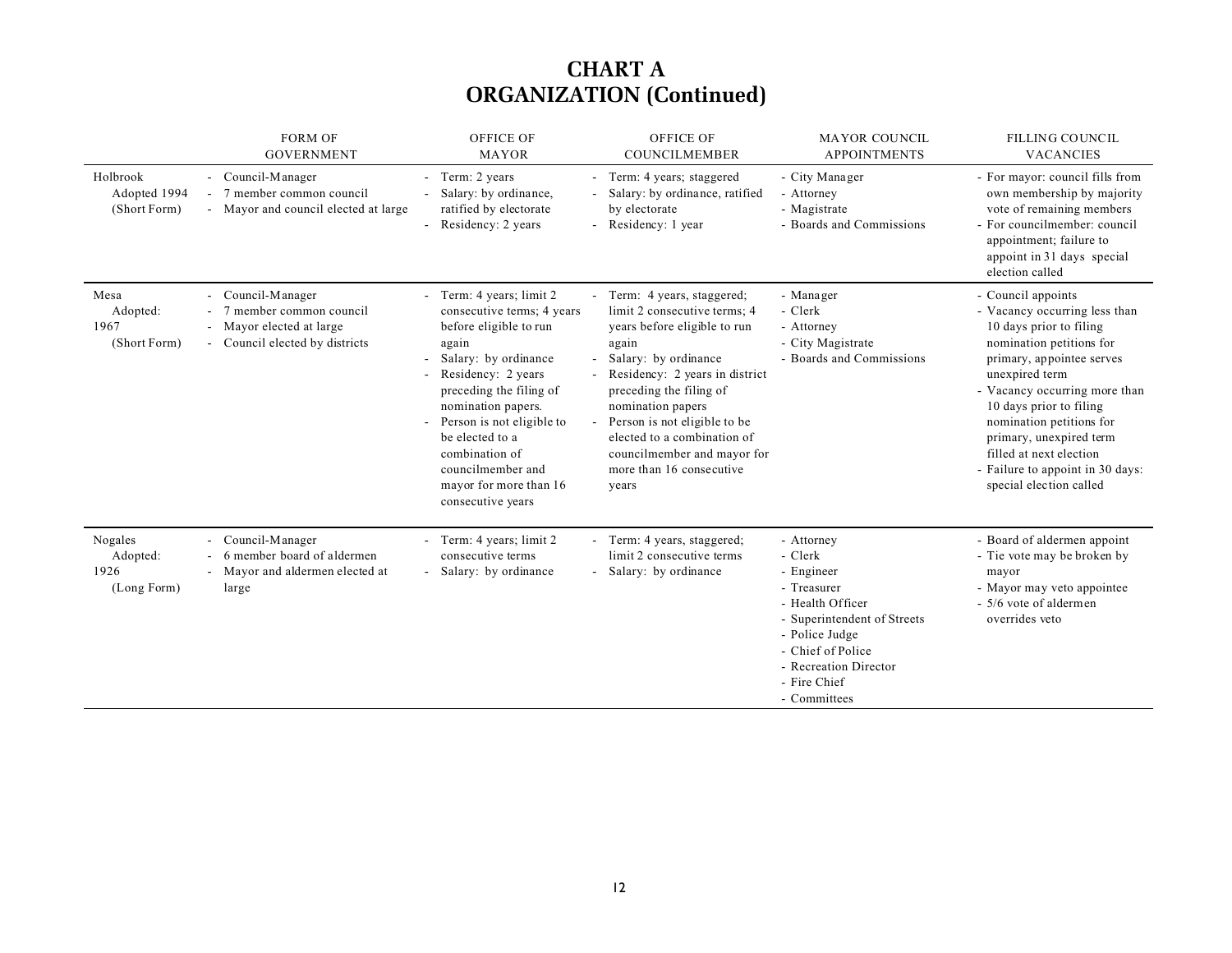|                                              | <b>FORM OF</b><br><b>GOVERNMENT</b>                                                                          | OFFICE OF<br><b>MAYOR</b>                                                                                                                                                    | OFFICE OF<br>COUNCILMEMBER                                                                                                                                                                                     | <b>MAYOR COUNCIL</b><br><b>APPOINTMENTS</b>                                          | FILLING COUNCIL<br><b>VACANCIES</b>                                                                                                                                                                                                                                                                                                                                                                                        |
|----------------------------------------------|--------------------------------------------------------------------------------------------------------------|------------------------------------------------------------------------------------------------------------------------------------------------------------------------------|----------------------------------------------------------------------------------------------------------------------------------------------------------------------------------------------------------------|--------------------------------------------------------------------------------------|----------------------------------------------------------------------------------------------------------------------------------------------------------------------------------------------------------------------------------------------------------------------------------------------------------------------------------------------------------------------------------------------------------------------------|
| Peoria<br>Adopted:<br>1983<br>(Short Form)   | - Council-Manager<br>member common council<br>Mayor elected at large<br>- Council elected by districts       | - Term: 4 years; limit 2<br>consecutive terms<br>Salary: \$2288/month;<br>change by ordinance, less<br>than 9%<br>Residency: 1 year<br>No limit on non-<br>consecutive terms | - Term: 4 years, staggered<br>Salary: \$1525/month; change<br>by ordinance, less than 9%<br>Minimum Age: 21<br>- Residency: 1 year                                                                             | - Manager<br>- Attorney<br>- Municipal Judge                                         | - Vacancy in the office of<br>mayor filled by vice-mayor, if<br>qualified, or from among<br>remaining members. If no<br>other councilmember meets<br>requirement, then fill by<br>special election<br>- Council vacancy occurring<br>740 days or more prior to<br>next regular election: special<br>election (appoint someone to<br>serve until election). Vacancy<br>occurring less than 740 days:<br>council appointment |
| Phoenix<br>Adopted:<br>1913<br>(Long Form)   | - Council-Manager<br>member common council<br>-9<br>Mayor elected at large<br>- Council elected by districts | Term: 4 years; limit 2<br>consecutive terms<br>Salary: \$62,800/year;<br>change by voters<br>Appoints personal<br>secretary and staff                                        | Term: 4 years, staggered;<br>limit 3 consecutive terms (not<br>including service as mayor)<br>Salary: \$51,500/year; change<br>by voters<br>Residency: Must maintain<br>permanent residence within<br>district | - Manager<br>- City court judges<br>- Chief presiding judge<br>- Boards & Commission | - Vacancy occurring one year<br>or more prior to end of term:<br>special election held to fill<br>unexpired term<br>- Vacancy occurring less than<br>one year prior to end of term:<br>council appointment (mayor<br>from within remaining<br>councilmembers)<br>- Vacancy occurring within 90<br>days of a regular election:<br>council may leave vacant                                                                  |
| Prescott<br>Adopted:<br>1958<br>(Short Form) | - Council-Manager<br>- 7 member common council<br>- Mayor and council elected at large                       | - Term: 2 years<br>Salary: \$750/month;<br>change by voters<br>Residency: 1 year                                                                                             | - Term: 4 years, staggered<br>Salary: \$500/month; change<br>by voters<br>- Residency: 1 year                                                                                                                  | - Manager<br>- Clerk<br>- Attorney<br>- City Judge<br>- Boards and Commissions       | - Majority vote of remaining<br>members<br>- For unexpired term exceeding<br>2 years, council appoints until<br>next election, remainder of<br>term filled by election<br>- Failure to appoint in 31 days:<br>special election called                                                                                                                                                                                      |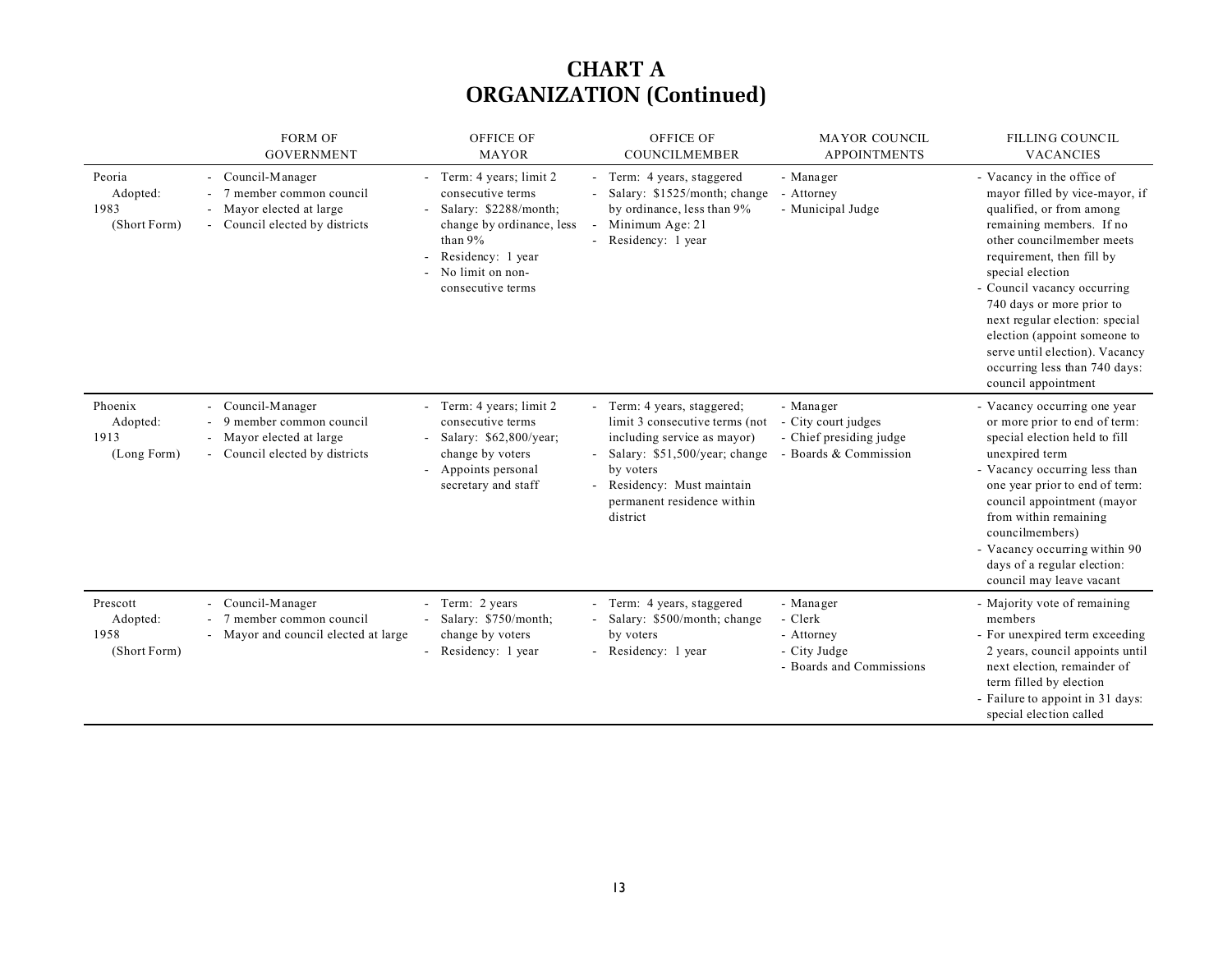|                                                | <b>FORM OF</b><br><b>GOVERNMENT</b>                                                                                             | <b>OFFICE OF</b><br><b>MAYOR</b>                                                              | <b>OFFICE OF</b><br>COUNCILMEMBER                                                                                        | <b>MAYOR COUNCIL</b><br><b>APPOINTMENTS</b>                                                                                        | <b>FILLING COUNCIL</b><br><b>VACANCIES</b>                                                                                                                                                                                                                                                                                                                                                                                            |
|------------------------------------------------|---------------------------------------------------------------------------------------------------------------------------------|-----------------------------------------------------------------------------------------------|--------------------------------------------------------------------------------------------------------------------------|------------------------------------------------------------------------------------------------------------------------------------|---------------------------------------------------------------------------------------------------------------------------------------------------------------------------------------------------------------------------------------------------------------------------------------------------------------------------------------------------------------------------------------------------------------------------------------|
| Scottsdale<br>Adopted:<br>1961<br>(Short Form) | - Council-Manager<br>- 7 member common council<br>- Mayor and council elected at large                                          | - Term: 4 years; limit 3<br>consecutive terms<br>Salary: \$3,000/month<br>- Residency: 1 year | - Term: 4 years, staggered;<br>limit 3 consecutive terms<br>Salary: \$1,500/month<br>- Residency: 1 year                 | - Manager<br>- Clerk<br>- Treasurer<br>- Attorney<br>- City Judge<br>- Internal Auditor<br>- Boards and Commissions                | - Majority vote of remaining<br>members<br>- Mayor and council vacancy<br>less than 30 days prior to<br>nomination petition deadline,<br>council appoints for<br>unexpired term<br>- Council vacancy more than<br>30 days prior to nomination<br>petition deadline, unexpired<br>term filled at next election<br>- Mayor vacancy more than 30<br>days prior to nomination<br>petition deadline, filled for 4<br>year term at election |
| Tempe<br>Adopted:<br>1964<br>(Short Form)      | - Council-Manager<br>- 7 member common council<br>- Mayor and council elected at large                                          | - Term: 4 years<br>Salary: by ordinance<br>Residency: 2 years                                 | - Term: 4 years, staggered<br>Salary: by ordinance<br>Residency: 2 years                                                 | - Manager<br>- Clerk<br>- City Magistrate<br>- City Attorney<br>- Merit System Board<br>- Boards and Commissions                   | - Vacancy occurring less than<br>60 days before primary<br>election, council appoints for<br>remainder of unexpired term<br>- Vacancy occurring at least 60<br>days before primary election,<br>council appoints temporary<br>until election<br>- Failure to appoint in 30 days:<br>special election called                                                                                                                           |
| Tucson<br>Adopted:<br>1929<br>(Long Form)      | - Council-Manager<br>- 7 member common council<br>- Mayor elected at large<br>- Council nominated by wards,<br>elected at large | - Term: 4 years<br>- Salary: \$3,500/month;<br>change by voters<br>- Residency: 3 years       | - Term: 4 years, staggered<br>Salary: \$2,000/month;<br>change by voters<br>Residency: 3 years<br>Ward residency: 1 year | - Manager<br>- Clerk<br>- Magistrate<br>- Library Board<br>- Attorney<br>- Civil Service Commission<br>- Other boards as necessary | - Vacancy in council: mayor<br>and council appoint from<br>vacant ward<br>- Vacancy in mayor's office:<br>council appoints from city at<br>large<br>- By ordinance for additional<br>procedures to be used in<br>selecting a mayor or council                                                                                                                                                                                         |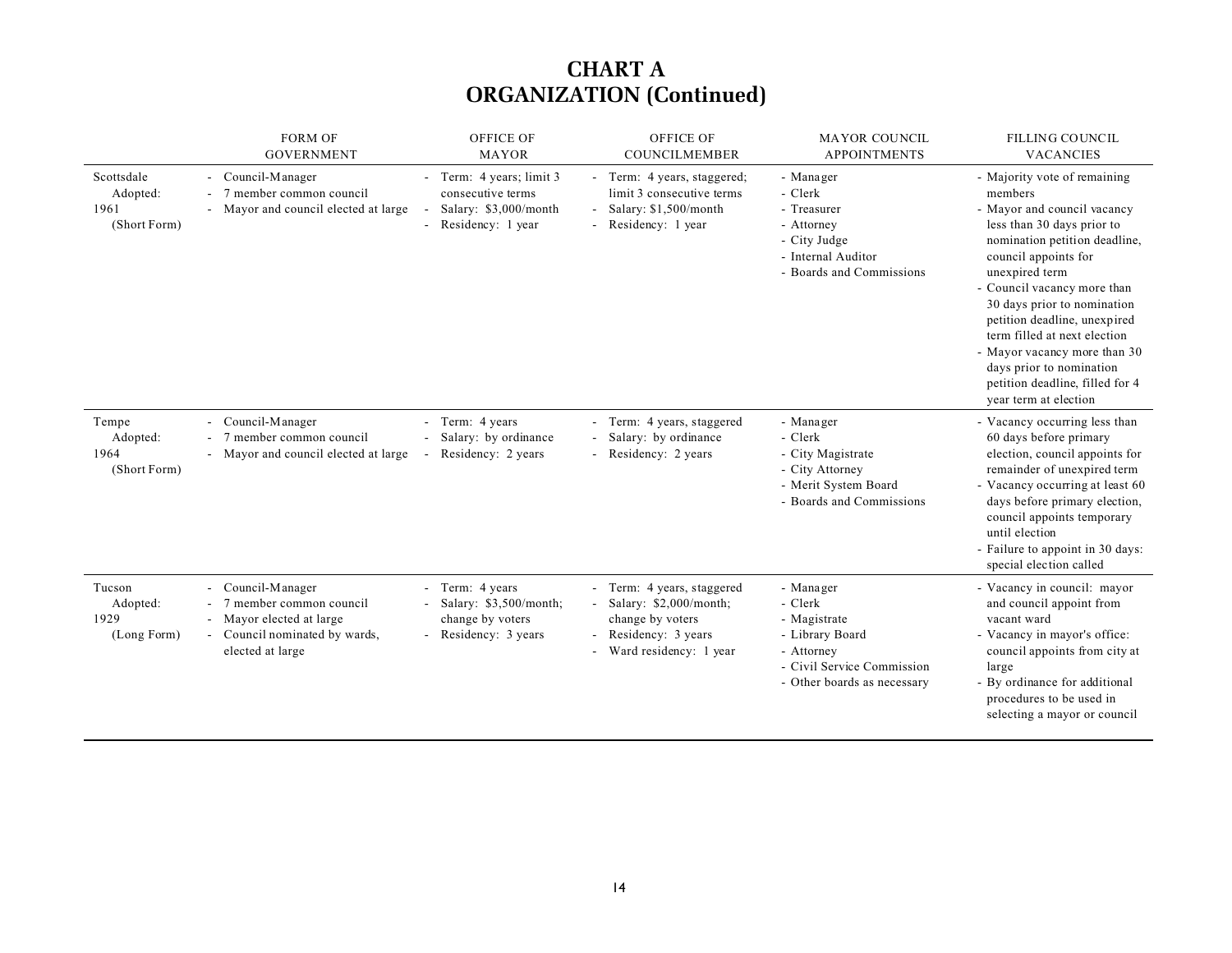|                                             | <b>FORM OF</b><br><b>GOVERNMENT</b>                                                          | <b>OFFICE OF</b><br><b>MAYOR</b>                                                      | <b>OFFICE OF</b><br><b>COUNCILMEMBER</b>                                                            | <b>MAYOR COUNCIL</b><br><b>APPOINTMENTS</b>                                                                              | <b>FILLING COUNCIL</b><br><b>VACANCIES</b>                                                             |
|---------------------------------------------|----------------------------------------------------------------------------------------------|---------------------------------------------------------------------------------------|-----------------------------------------------------------------------------------------------------|--------------------------------------------------------------------------------------------------------------------------|--------------------------------------------------------------------------------------------------------|
| Winslow<br>Adopted:<br>1957<br>(Short Form) | - Mayor-Council:<br>- 7 member common council<br>- Mayor and council elected at large        | - Term: 2 years<br>Salary: by ordinance<br>$\sim$<br>Residency: 3 years               | Term: 4 years, staggered<br>$\sim$<br>Salary: by ordinance<br>Residency: 3 years                    | - Clerk<br>- Treasurer<br>- Attorney<br>- Magistrate<br>- Engineer<br>- All department heads<br>- Boards and Commissions | - Majority vote of remaining<br>members                                                                |
| Yuma<br>Adopted:<br>1914<br>(Long Form)     | - Council/Administrator<br>- 7 member common council<br>- Mayor and council elected at large | - Term: 4 years<br>- Salary: $$1000/month;$<br>change by voters.<br>Residency: 1 year | Term: 4 years, staggered<br>$\sim$<br>Salary: \$600/month; change<br>by voters<br>Residency: 1 year | - City Administrator<br>- Personnel Board<br>- Boards and Commissions                                                    | - Majority vote of remaining<br>members<br>- Failure to appoint in 30 days:<br>special election called |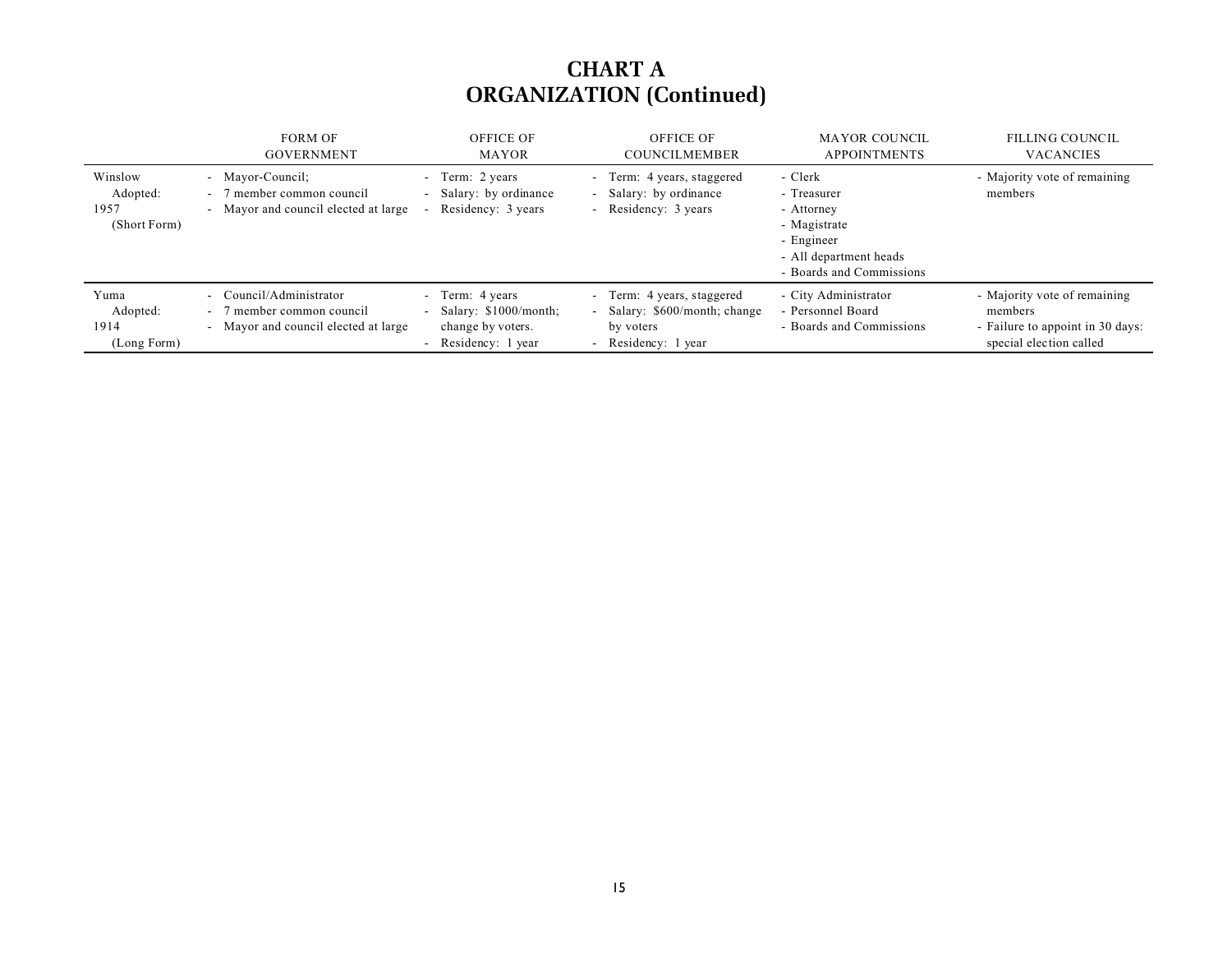# **CHART B ADMINISTRATION**

|               | MANAGER/CHIEF ADMINISTRATOR<br><b>APPOINTMENTS</b>                                                                           | REMOVAL OF CITY MANAGER                                                                                                                                                                                                | <b>ORDINANCE ADOPTION</b>                                                                                                                                                                                                                                              | <b>MERIT SYSTEM</b>                                        |
|---------------|------------------------------------------------------------------------------------------------------------------------------|------------------------------------------------------------------------------------------------------------------------------------------------------------------------------------------------------------------------|------------------------------------------------------------------------------------------------------------------------------------------------------------------------------------------------------------------------------------------------------------------------|------------------------------------------------------------|
| Avondale      | $-$ Clerk <sup>*</sup><br>- Treasurer*<br>- Engineer*<br>- All other officers and employees<br>unless exempted               | - Majority vote; council must adopt a<br>preliminary resolution stating reason<br>for removal 30 days before removal is<br>effective                                                                                   | - Vote: roll call<br>- Abstention equals affirmative vote<br>except in conflict of interest<br>- Emergency requires 5 votes                                                                                                                                            | -Yes                                                       |
| <b>Bisbee</b> | - Clerk*<br>- Treasurer*<br>- Personnel Director<br>- All other department heads, officers<br>and employees, unless exempted | - Majority vote of council<br>- May not be removed, other than for<br>misconduct, less than 90 days after a<br>general election in which a<br>councilmember was elected or after<br>appointment of a new councilmember | - Vote: roll call<br>- No abstention except for conflict of<br>interest<br>- Failure to vote equals affirmative vote<br>- No emergency when dealing with<br>franchise, regulating utility rates<br>- Emergency requires 6 votes<br>- Requires 2 readings per ordinance | - Yes<br>- Civil Service Commission                        |
| Casa Grande   | - $Clerk*$<br>- Treasurer*<br>- All other department heads, officers<br>and employees                                        | - Without cause: 2/3 vote<br>- Malfeasance, misfeasance: majority<br>vote                                                                                                                                              | - Vote: roll call<br>- No abstention except in conflict of<br>interest<br>- Emergency requires a 3/4 vote of the<br>council and approval of mayor                                                                                                                      | - Yes                                                      |
| Chandler      | - Personnel Officer<br>- All employees and administrative<br>officers unless exempted                                        | - Majority vote of council                                                                                                                                                                                             | - Vote: roll call<br>- No abstention except in conflict of<br>interest<br>- Emergency requires 6 votes<br>- No emergency when dealing with<br>franchise, regulating utility rates                                                                                      | - Yes<br>- Merit System Board                              |
| Douglas       | - Personnel Director<br>- All other officers and employees<br>unless exempted                                                | $-5/7$ vote                                                                                                                                                                                                            | - Vote: ayes and nays<br>- No abstention except in conflict of<br>interest<br>- Emergency requires 5/7 vote plus the<br>approval of the mayor                                                                                                                          | - Yes<br>- Merit System Board<br>- Personnel Appeals Board |
| Flagstaff     | - $Clerk*$<br>- Treasurer*<br>- All other officers and employees<br>unless exempted                                          | - 5 votes                                                                                                                                                                                                              | - Vote: ayes and nays; roll call on<br>request of councilmember<br>- Abstention equals affirmative vote<br>except in conflict of interest<br>- Emergency requires 5 votes                                                                                              | - Yes                                                      |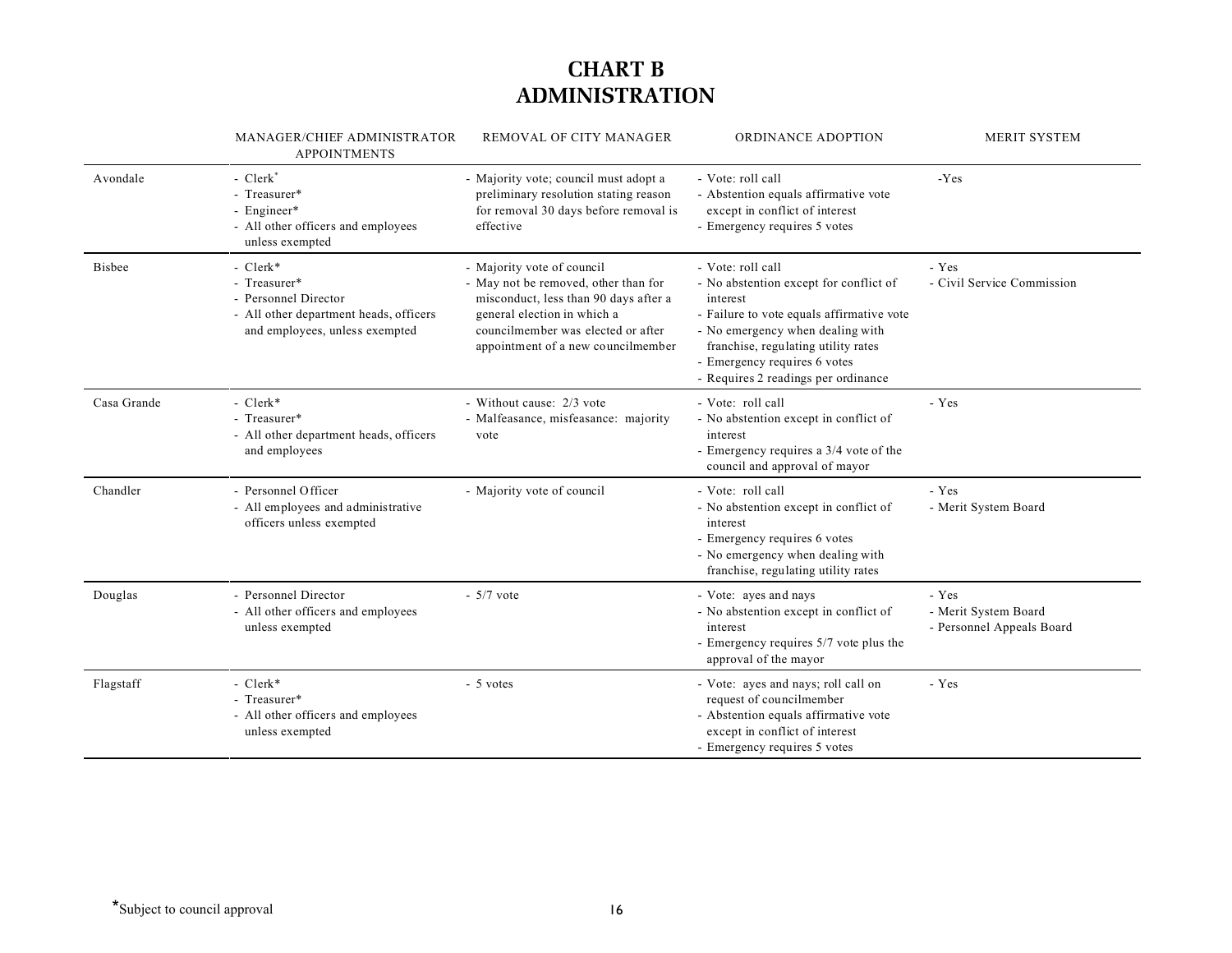## **CHART B ADMINISTRATION (Continued)**

|          | MANAGER/CHIEF ADMINISTRATOR<br><b>APPOINTMENTS</b>                                     | REMOVAL OF CITY MANAGER                                                                                                                                | ORDINANCE ADOPTION                                                                                                                                                                                                                                                                                                                                                  | MERIT SYSTEM                                               |
|----------|----------------------------------------------------------------------------------------|--------------------------------------------------------------------------------------------------------------------------------------------------------|---------------------------------------------------------------------------------------------------------------------------------------------------------------------------------------------------------------------------------------------------------------------------------------------------------------------------------------------------------------------|------------------------------------------------------------|
| Glendale | - All department heads, officers and<br>employees unless exempted                      | - Majority vote of council<br>- Council must adopt a preliminary<br>resolution stating reason for removal<br>30 days before removal is effective       | - Vote: ayes and nays<br>- Failure to vote equals affirmative vote<br>except in conflict of interest<br>- Emergency requires 5/7 vote<br>- No abstention except in conflict of<br>interest                                                                                                                                                                          | - Yes                                                      |
| Goodyear | - Clerk<br>- Finance Director<br>- All other officers and employees<br>unless exempted | - 5 votes<br>- May not be removed, other than for<br>misconduct, less than 90 days after a<br>general election in which a<br>councilmember was elected | - Vote: roll call<br>- No abstention except for conflict of<br>interest<br>- Emergency requires a 3/4 vote of the<br>council<br>- Failure to vote equals a vote with the<br>majority<br>- In case of a tie vote, failure to vote<br>shall be counted as a nay                                                                                                       | - Yes                                                      |
| Holbrook | - All officers and employees<br>(department heads*) unless exempted                    | - Majority vote of council<br>- May not be removed from office for 90<br>days after any city election at which a<br>member of the council is elected   | - Vote: roll call<br>- Emergency requires 6/7 vote<br>- No abstention except for conflict of<br>interest<br>- Failure to vote equals a vote with the<br>majority<br>- In the case of a tie vote, failure to vote<br>shall be counted as a nay                                                                                                                       | - Yes                                                      |
| Mesa     | - Personnel Director<br>- All other officers <sup>*</sup> and employees                | $-2/3$ vote                                                                                                                                            | - Vote: ayes and nays on an individual<br>ballot<br>- No abstention except in conflict of<br>interest<br>- Emergency requires a 3/4 vote of the<br>council<br>- No emergency when levying taxes,<br>dealing with franchise, regulating<br>utility rates<br>- If council membership is less than<br>quorum, majority of remaining<br>members appoint to raise quorum | - Yes<br>- Merit System Board<br>- Personnel Appeals Board |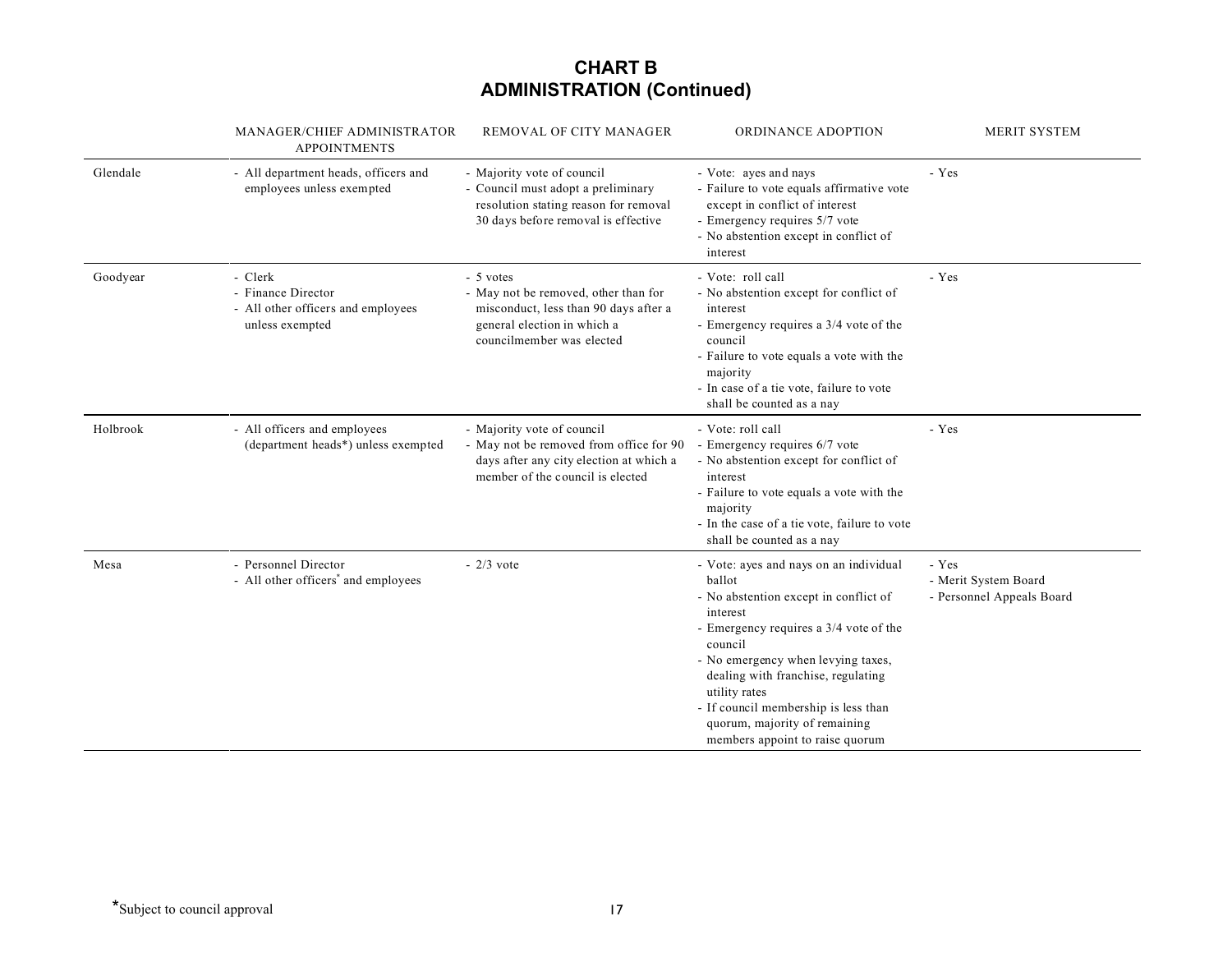## **CHART B ADMINISTRATION (Continued)**

|            | MANAGER/CHIEF ADMINISTRATOR<br><b>APPOINTMENTS</b>                                                                                              | REMOVAL OF CITY MANAGER                                                                                                                                                                         | ORDINANCE ADOPTION                                                                                                                                                                                                                                                                                      | MERIT SYSTEM                   |
|------------|-------------------------------------------------------------------------------------------------------------------------------------------------|-------------------------------------------------------------------------------------------------------------------------------------------------------------------------------------------------|---------------------------------------------------------------------------------------------------------------------------------------------------------------------------------------------------------------------------------------------------------------------------------------------------------|--------------------------------|
| Nogales    | $---$                                                                                                                                           | $\qquad \qquad -$                                                                                                                                                                               | - Vote: ayes and nays<br>- Emergency requires 5/6 vote of<br>aldermen<br>- Mayor has veto power<br>- 5/6 vote of aldermen overrides veto<br>- Ordinance not signed by mayor in 10<br>days becomes effective                                                                                             | - No charter provision         |
| Peoria     | - All employees and administrative<br>officers unless exempted<br>- All department directors <sup>®</sup><br>- Finance director<br>- City Clerk | - Majority vote of council<br>- May not be removed from office for 90<br>days commencing from the date a<br>councilmember takes office after an<br>election, except for misconduct in<br>office | - Vote: ayes and nays; roll call on<br>request<br>- Emergency requires 3/4 vote of the<br>council<br>- No abstention except in conflict of<br>interest<br>- Failure to vote: the vote will be<br>counted with the majority, unless there<br>is a tie in which case the vote will<br>count as a nay vote | - Yes                          |
| Phoenix    | - All employees and administrative<br>officers                                                                                                  | - Without cause: 2/3 vote<br>- Malfeasance, misfeasance: majority<br>vote                                                                                                                       | - Vote: ayes and nays<br>- Abstention equals affirmative vote<br>except in conflict of interest<br>- Emergency requires 2/3 vote                                                                                                                                                                        | - Yes<br>- Civil Service Board |
| Prescott   | - All department heads and employees<br>unless exempted                                                                                         | - Without cause: 2/3 vote<br>- Majority vote for cause                                                                                                                                          | - Vote: ayes and nays<br>- Abstention equals affirmative vote<br>except in conflict of interest<br>- Emergency requires a 3/4 vote of the<br>council<br>- No abstention except in conflict of<br>interest                                                                                               | - Yes                          |
| Scottsdale | - All officers and employees unless<br>exempted                                                                                                 | - Majority vote of council                                                                                                                                                                      | - Vote: ayes and nays; roll call on<br>request of councilmember<br>- Emergency requires 3/4 votes<br>- Abstention equals affirmative vote<br>except in conflict of interest                                                                                                                             | - Civil Service Board          |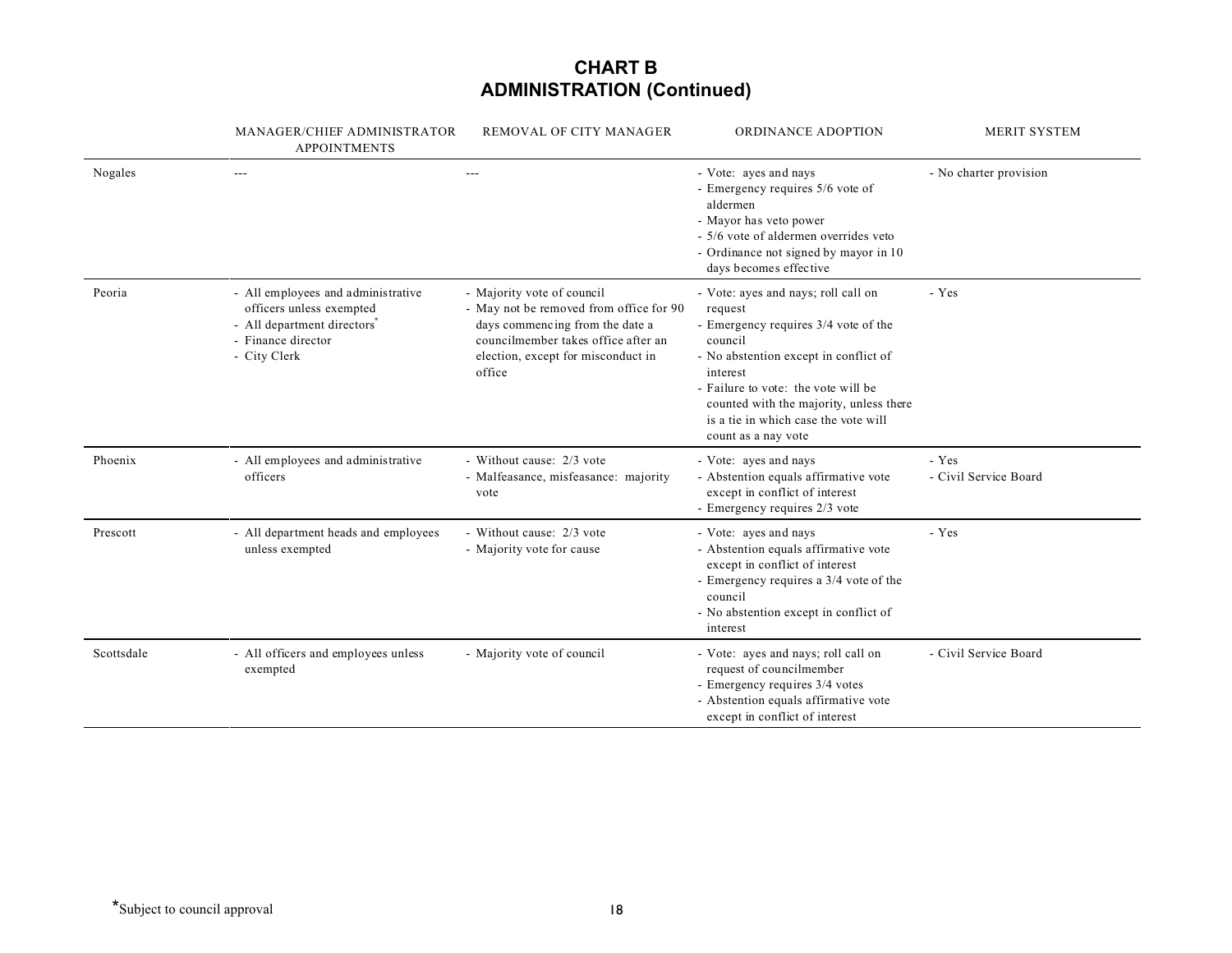## **CHART B ADMINISTRATION (Continued)**

|         | MANAGER/CHIEF ADMINISTRATOR<br><b>APPOINTMENTS</b>                                                                                                                                                                                                                               | REMOVAL OF CITY MANAGER    | ORDINANCE ADOPTION                                                                                                                                                                                                                                                                                                             | MERIT SYSTEM                  |
|---------|----------------------------------------------------------------------------------------------------------------------------------------------------------------------------------------------------------------------------------------------------------------------------------|----------------------------|--------------------------------------------------------------------------------------------------------------------------------------------------------------------------------------------------------------------------------------------------------------------------------------------------------------------------------|-------------------------------|
| Tempe   | - Personnel Officer<br>- All employees and administrative<br>officers unless exempted                                                                                                                                                                                            | - Majority vote of council | - Vote: roll call<br>- No abstention except in conflict of<br>interest<br>- Emergency requires 6 votes<br>- No emergency when dealing with a<br>franchise, regulating utility rates<br>- If council membership less than<br>quorum, majority of remaining<br>members appoint to raise quorum                                   | - Yes<br>- Merit System Board |
| Tucson  | - Police Chief*<br>- Fire Chief*<br>- Finance Director*<br>- Director of Human Resources*<br>- Parks Director*<br>- Purchasing Agent*<br>- City Engineer<br>- Water Superintendent<br>- Streets Superintendent<br>- Appoints all other officers and<br>employees unless exempted | $-2/3$ vote                | - Vote: ayes and nays<br>- Abstention equals affirmative vote<br>except in conflict of interest<br>- Emergency requires 5/6 vote                                                                                                                                                                                               | - Civil Service Commission    |
| Winslow | $---$                                                                                                                                                                                                                                                                            | $---$                      | - Vote: roll call<br>- Abstention equals affirmative vote<br>except in conflict of interest<br>- Emergency requires 6 votes                                                                                                                                                                                                    | - Yes                         |
| Yuma    | - $Clerk*$<br>- Attorney*<br>- Finance Director*<br>- All administrative officers and<br>employees                                                                                                                                                                               | - Majority vote of council | - Vote: ayes and nays; roll call on<br>request of councilmember<br>- Abstention equals affirmative vote<br>except in conflict of interest<br>- Emergency requires 5/7 vote and<br>approval of mayor<br>- No emergency when dealing with<br>taxes, franchises, public utilities,<br>annexations and the rezoning of<br>property | - Yes                         |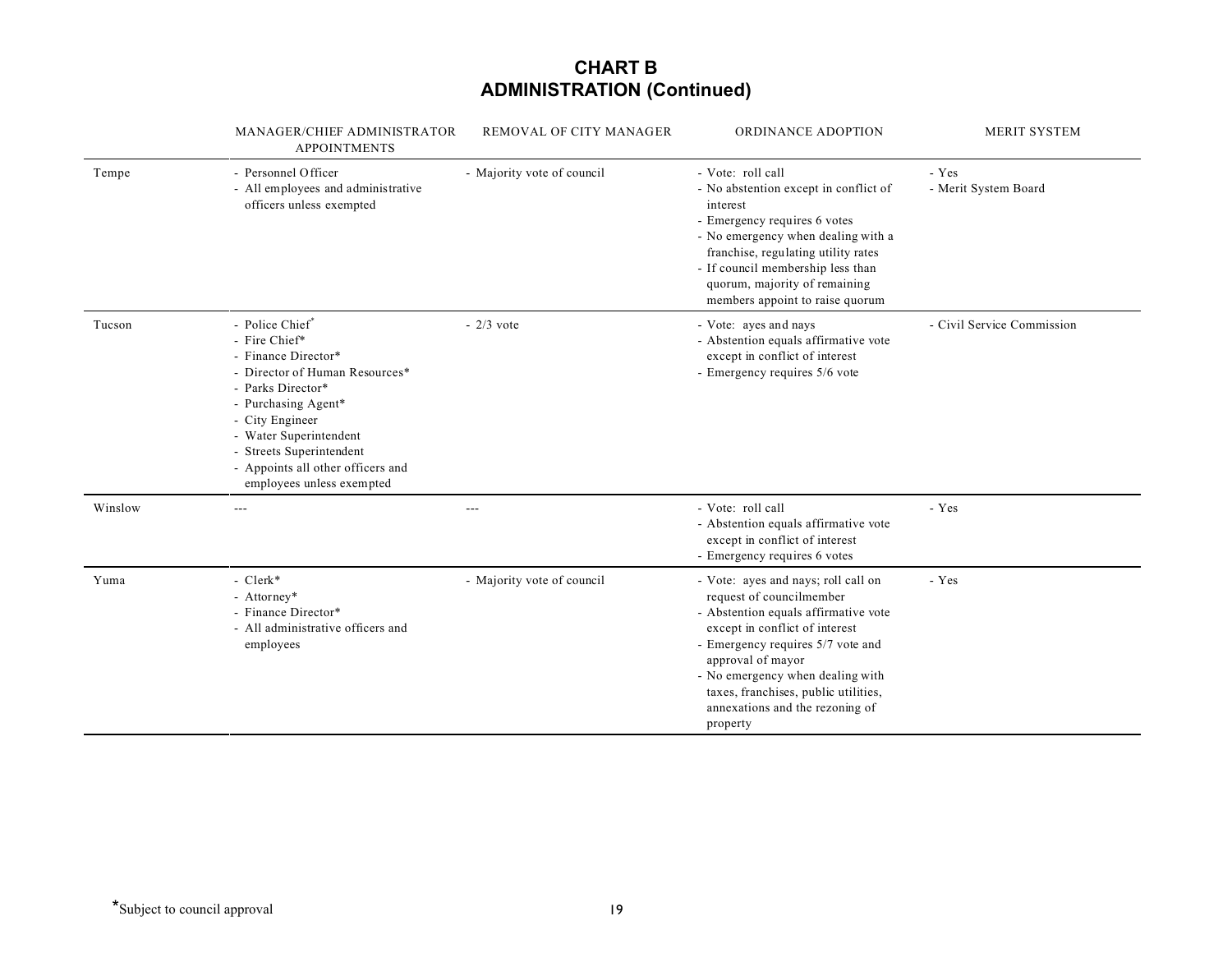# **CHART C FINANCE**

|               | <b>TAXATION</b>                                                                                                                     | <b>BUDGET AND FINANCE</b><br><b>MECHANISMS</b>                                                                                                                                                                                                                                                  | CONTRACTS/PURCHASING                                                                                                                                                                                                                                                                                             | <b>INVESTMENT OF PUBLIC FUNDS</b>                                                                                                                                                          |
|---------------|-------------------------------------------------------------------------------------------------------------------------------------|-------------------------------------------------------------------------------------------------------------------------------------------------------------------------------------------------------------------------------------------------------------------------------------------------|------------------------------------------------------------------------------------------------------------------------------------------------------------------------------------------------------------------------------------------------------------------------------------------------------------------|--------------------------------------------------------------------------------------------------------------------------------------------------------------------------------------------|
| Avondale      | - Tax system: by ordinance<br>Special purpose taxes: transaction<br>privilege tax upon voter approval                               | Cash basis fund<br>Manager may transfer unencumbered<br>funds within office, department or<br>agency; council within last 3 months<br>of fiscal year may transfer<br>unencumbered funds from one<br>department or agency to another<br>Transfer of money from any fund to<br>bond interest fund | - Contracts and purchases of materials,<br>supplies and services awarded under<br>rules, regulations and ordinances<br>adopted by the council<br>- Competitive bids required for contract<br>or purchase over \$10,000<br>- Contract or purchase over \$10,000<br>requires prior approval of council             | - No charter provision                                                                                                                                                                     |
| <b>Bisbee</b> | - Tax system: by ordinance<br>- May increase or decrease transaction<br>privilege tax only after voter approval                     | - Working Cash Fund<br>Council may transfer money from the<br>Working Cash fund to other funds                                                                                                                                                                                                  | - Improvements over \$5,000 and<br>purchases over \$2,500 by contract<br>unless council authorizes city to do<br>the work<br>- Any purchase or contract exceeding<br>\$5,000 requires prior council approval<br>- Competitive bidding requirements and<br>formal guidelines shall be established<br>by ordinance | - Council may invest in certificates of<br>deposits or other forms of deposits<br>with any financial institution in the<br>State<br>Council by ordinance implements<br>investing authority |
| Casa Grande   | Ad valorem taxes<br>Excise taxes: transaction privilege<br>tax, use tax, business license tax and<br>all other taxes not prohibited | Cash basis fund<br>Council may transfer money from<br>cash basis fund to other funds                                                                                                                                                                                                            | - Contract or purchase of expendable<br>materials over \$1,500 by competitive<br>bidding<br>Contract or purchase of improvement,<br>equipment or service over \$2,500 by<br>competitive bidding                                                                                                                  | - Council may invest in various forms<br>of deposits in State financial<br>institutions                                                                                                    |
| Chandler      | - Tax system: by ordinance                                                                                                          | Cash basis fund<br>Special funds and reserve accounts<br>established as necessary<br>Manager may transfer unencumbered<br>$\overline{\phantom{a}}$<br>funds within office, department or<br>agency; the council may transfer<br>unencumbered funds from one<br>department or agency to another  | City to follow competitive bidding in<br>purchase of supplies, services,<br>equipment and improvements                                                                                                                                                                                                           | Council provides for investment of<br>inactive funds as the council may<br>designate                                                                                                       |
| Douglas       | Ad valorem taxes<br>Excise taxes: transaction privilege<br>tax, use tax, business license tax and<br>all other taxes not prohibited | Cash basis fund<br>Council may transfer money from the<br>cash basis fund to other funds                                                                                                                                                                                                        | - Purchases under \$5,000 can be made<br>without obtaining informal quotations<br>Formal bidding required for anything<br>over the aggregate amount set out in<br>ARS 411-2535<br>Council may grant bid preference to<br>local bidders                                                                           | Council may invest in various forms<br>of deposits in State financial<br>institutions                                                                                                      |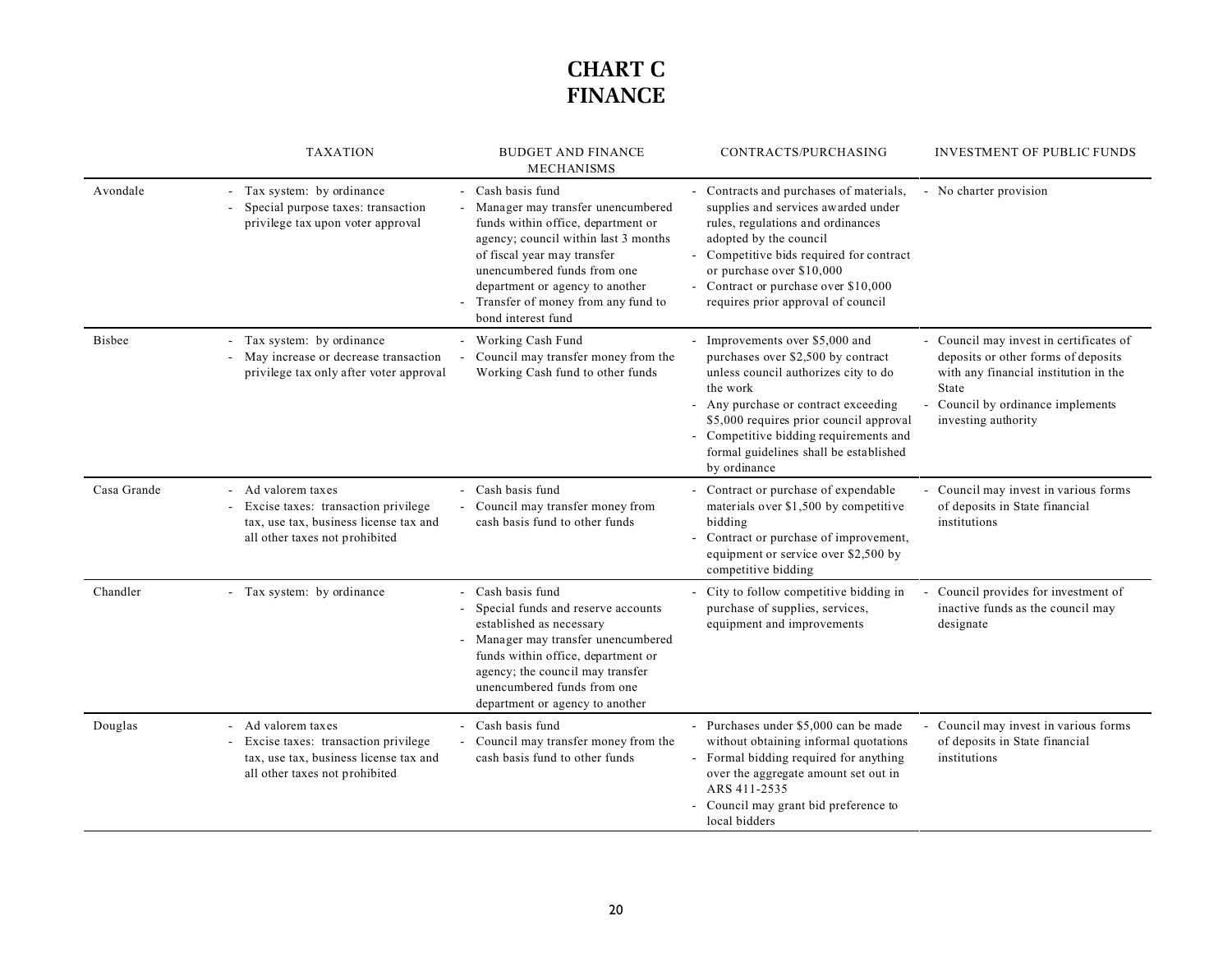# **CHART C FINANCE (Continued)**

|           | <b>TAXATION</b>                                                                                                                                                                                                                                                                | <b>BUDGET AND FINANCE</b><br>MECHANISMS                                                                                                                                                                                                                                                            | CONTRACTS/PURCHASING                                                                                                                                                                                                                                                                                                      | <b>INVESTMENT OF PUBLIC FUNDS</b>                                                                                                                                                                                         |
|-----------|--------------------------------------------------------------------------------------------------------------------------------------------------------------------------------------------------------------------------------------------------------------------------------|----------------------------------------------------------------------------------------------------------------------------------------------------------------------------------------------------------------------------------------------------------------------------------------------------|---------------------------------------------------------------------------------------------------------------------------------------------------------------------------------------------------------------------------------------------------------------------------------------------------------------------------|---------------------------------------------------------------------------------------------------------------------------------------------------------------------------------------------------------------------------|
| Flagstaff | Certain additional taxes<br>Transaction privilege tax upon voter<br>approval                                                                                                                                                                                                   | Cash basis fund<br>Council may transfer money from the<br>cash basis fund to other funds                                                                                                                                                                                                           | - Improvements costing \$15,000 and<br>more and purchases over \$15,000 by<br>contract unless city performs work<br>- Contracts over \$15,000 require<br>council approval<br>- Charter provides for alternative<br>purchasing methods, in addition to the<br>sealed envelope method, to be used in<br>the bidding process | - Council may invest in various forms<br>of deposits in city financial<br>institutions                                                                                                                                    |
| Glendale  | Tax system: by ordinance<br>Special purpose taxes<br>Transaction privilege tax upon voter<br>approval                                                                                                                                                                          | Cash basis fund<br>- Manager may transfer unencumbered<br>funds within office, department or<br>agency; council within last 3 months<br>of fiscal year may transfer<br>unencumbered funds from one<br>department or agency to another<br>Transfer of money from any fund to<br>bond interest funds | - Notice for bids must be published not<br>less than 5 days prior to opening of<br>bids. Bidding is by sealed proposal<br>only<br>- Council establishes by ordinance<br>when formal and informal competitive<br>bidding or no bidding at all is required                                                                  | Council may invest in any depository<br>or other investment which is not<br>contrary to State law                                                                                                                         |
| Goodyear  | Tax system: by ordinance                                                                                                                                                                                                                                                       | Cash basis fund<br>Council may transfer money from the<br>cash basis fund to other funds<br>- Transfer of money from any fund to<br>bond interest funds                                                                                                                                            | - Contracts and purchases of materials,<br>supplies and services awarded under<br>rules, regulations and ordinances<br>adopted by the council                                                                                                                                                                             | Council may invest in any depository<br>or other investment which is not<br>contrary to State law                                                                                                                         |
| Holbrook  | Ad valorem and excise taxes:<br>transaction privilege tax, use tax,<br>business license tax and all other<br>taxes not prohibited                                                                                                                                              | - Transfer of money from any fund to<br>bond interest fund                                                                                                                                                                                                                                         | - Council sets limits on contracts and<br>purchases as it deems necessary                                                                                                                                                                                                                                                 | - Council may invest in any depository<br>or other investment which is<br>sufficiently collateralized and not<br>prohibited by state law                                                                                  |
| Mesa      | Transaction privilege tax: limited to<br>1 percent; higher rate upon voter<br>approval<br>Voter approval required before the<br>city can raise real estate and personal<br>property tax                                                                                        | Cash basis, special funds and reserve<br>accounts established as necessary                                                                                                                                                                                                                         | Manager receives bids on<br>expenditures between \$5,000 and<br>\$25,000<br>- Expenditures over \$25,000 council<br>receives bids                                                                                                                                                                                         | - Council may invest in State authorized<br>securities used for investment of<br>sinking funds                                                                                                                            |
| Nogales   | Tax system: by ordinance<br>Business privilege tax: limited to $1\frac{1}{4}$<br>percent with exemptions from<br>occupational tax and limit to ad<br>valorem taxes*:<br>1/4 percent dedicated to preserving, at<br>a minimum, existing levels of police<br>and fire protection | - Revolving cash fund<br>Sinking fund<br>Mayor may reduce or veto proposed<br>budget items<br>Withdrawals from budgeted<br>appropriation for contingent expense<br>upon aldermen approval                                                                                                          | - Contracts and purchases over \$5,000<br>by competitive bidding                                                                                                                                                                                                                                                          | City may invest in city banks<br>Investment of sinking funds in Santa<br>Cruz County; minimum interest rates<br>specified; if investment cannot be<br>made in Santa Cruz County,<br>investments placed in U.S. securities |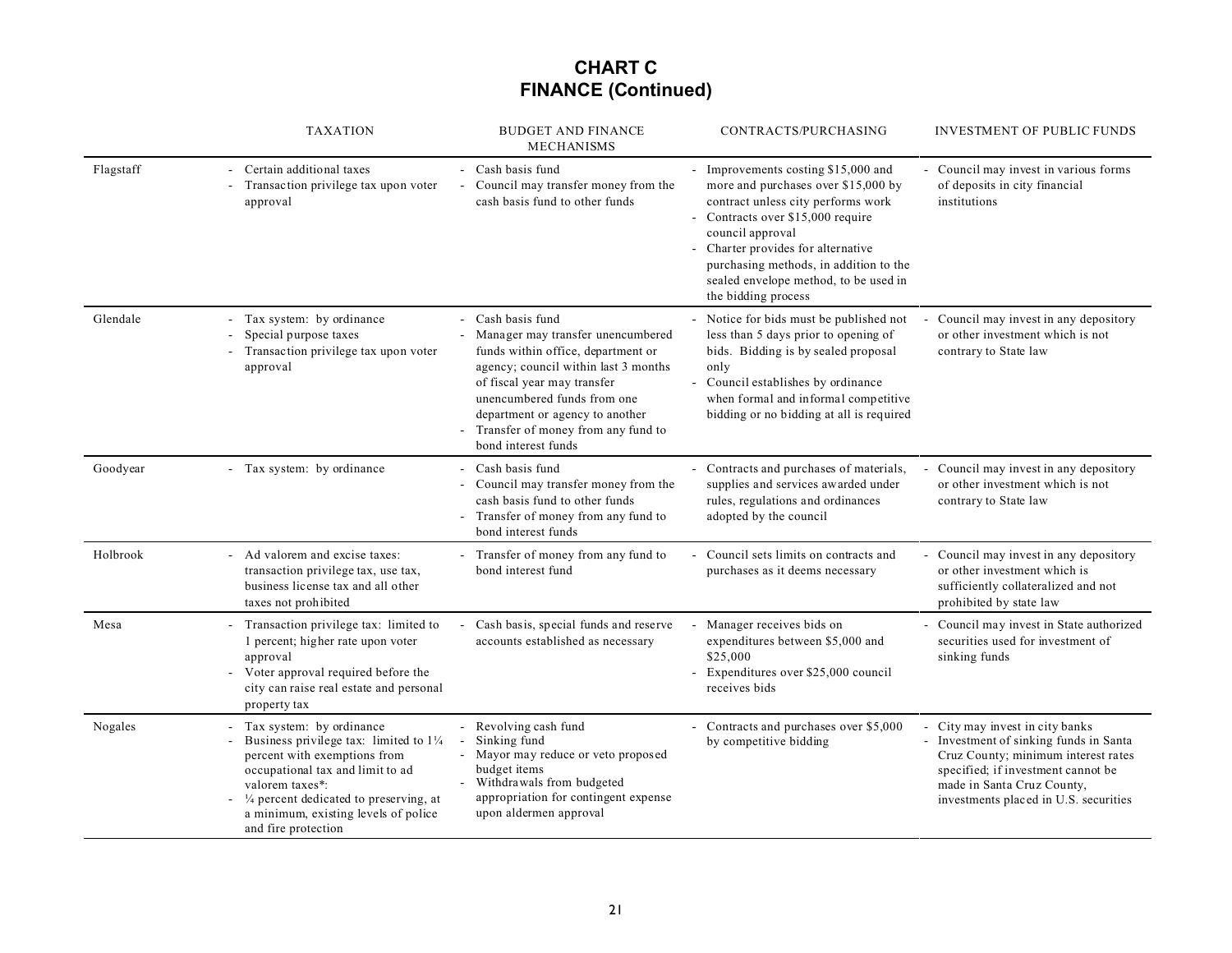# **CHART C FINANCE (Continued)**

|            | <b>TAXATION</b>                                                                                                                                                                                             | <b>BUDGET AND FINANCE</b><br><b>MECHANISMS</b>                                                                                                                                                                                                                                                                                                                                                                         | CONTRACTS/PURCHASING                                                                                                                                                                                                                                      | INVESTMENT OF PUBLIC FUNDS                                                                                                                                                                                  |
|------------|-------------------------------------------------------------------------------------------------------------------------------------------------------------------------------------------------------------|------------------------------------------------------------------------------------------------------------------------------------------------------------------------------------------------------------------------------------------------------------------------------------------------------------------------------------------------------------------------------------------------------------------------|-----------------------------------------------------------------------------------------------------------------------------------------------------------------------------------------------------------------------------------------------------------|-------------------------------------------------------------------------------------------------------------------------------------------------------------------------------------------------------------|
| Peoria     | Ad valorem taxes<br>Excise tax: transaction privilege tax,<br>use tax, business license tax, and all<br>other taxes not prohibited; voter<br>approval required for increase in<br>transaction privilege tax | Cash basis fund<br>Council may transfer money from the<br>cash basis fund to other funds                                                                                                                                                                                                                                                                                                                               | - Contracts and purchases of materials<br>and supplies awarded under rules,<br>regulations and ordinances adopted by<br>the council<br>- Contracts for official advertising not<br>to exceed a period of four years                                       | Council may invest funds in any<br>depository or investment not<br>prohibited by State law                                                                                                                  |
| Phoenix    | Tax system: by ordinance<br>Certain additional taxes<br>Property tax limit: \$1.00/\$100<br>assessed value                                                                                                  | Cash basis fund<br>Transfer of money from any fund to<br>bond interest fund                                                                                                                                                                                                                                                                                                                                            | - Public works project over \$5,000 by<br>competitive bidding<br>- Only 90% payment on contract<br>allowed before final acceptance of<br>project                                                                                                          | Council may invest in various forms<br>of deposit in any financial institution<br>in the United States<br>Charter establishes employee<br>retirement board to handle<br>investments of city retirement plan |
| Prescott   | Tax system: by ordinance<br>Special purpose taxes<br>Transaction privilege tax -limited to 1<br>percent, higher rate upon voter<br>approval                                                                 | - Manager may transfer unencumbered<br>funds within departments; council<br>may transfer unencumbered funds<br>between departments<br>Transfer of money from any fund to<br>bond interest fund                                                                                                                                                                                                                         | Manner and method of entering into<br>contracts and purchases prescribed by<br>ordinance-including contract and<br>purchase amounts which require<br>council approval.                                                                                    | - No charter provision                                                                                                                                                                                      |
| Scottsdale | Tax system: by ordinance<br>Certain additional taxes<br>Transaction privilege tax: limited to<br>1 percent; higher rate upon voter<br>approval                                                              | Sinking fund<br>Manager with council approval may<br>transfer unencumbered funds within<br>office, department or agency; council<br>may transfer unencumbered funds<br>from one department, office or agency<br>to another<br>Transfer money from any fund to<br>bond interest fund<br>Prohibits private contributions or<br>endowment funds from being used to<br>pay interest or principal on bonded<br>indebtedness | - Guidelines adopted by ordinance on<br>formal and informal bidding and<br>conditions requiring no bidding<br>Conditions and procedures for bidding<br>for transferring interests in city real or<br>personal property to be established by<br>ordinance. | Council may invest all funds available<br>at highest interest rate                                                                                                                                          |
| Tempe      | All excise taxes: limited to 1 percent;<br>higher rate upon voter approval                                                                                                                                  | Special funds and reserve accounts<br>established as necessary<br>Manager may transfer unencumbered<br>funds within office, department or<br>agency; council may transfer<br>unencumbered funds from one<br>department, office or agency to<br>another                                                                                                                                                                 | - Guidelines adopted by ordinance on<br>formal and informal bidding and<br>conditions requiring no bidding                                                                                                                                                | - No charter provision                                                                                                                                                                                      |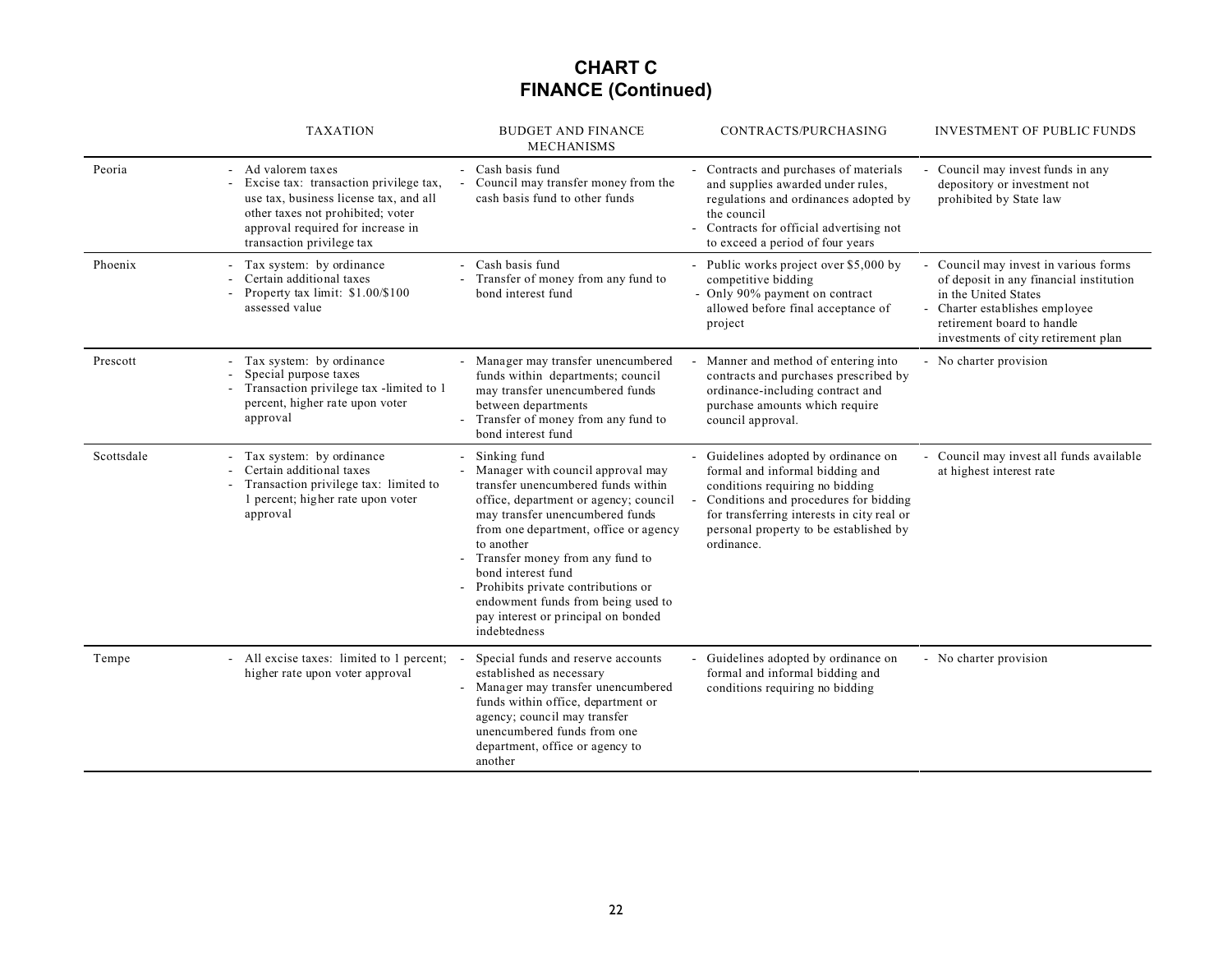# **CHART C FINANCE (Continued)**

|         | <b>TAXATION</b>                                                                                                                                                                                                                                                                                                                     | <b>BUDGET AND FINANCE</b><br><b>MECHANISMS</b>                                                                                                                                                                                                                                  | CONTRACTS/PURCHASING                                                                                                                                                                                                                                                                                                                                                                          | <b>INVESTMENT OF PUBLIC FUNDS</b>                                                                     |
|---------|-------------------------------------------------------------------------------------------------------------------------------------------------------------------------------------------------------------------------------------------------------------------------------------------------------------------------------------|---------------------------------------------------------------------------------------------------------------------------------------------------------------------------------------------------------------------------------------------------------------------------------|-----------------------------------------------------------------------------------------------------------------------------------------------------------------------------------------------------------------------------------------------------------------------------------------------------------------------------------------------------------------------------------------------|-------------------------------------------------------------------------------------------------------|
| Tucson  | Tax system: by ordinance<br>Property tax limit: $$1.75/\$100$<br>assessed value<br>Business privilege tax: limited to 2<br>percent with exemptions from<br>occupational tax and limit to ad<br>valorem taxes; food and food<br>products exempt<br>Special taxes<br>$\overline{\phantom{0}}$<br>Additional taxes upon voter approval | Sinking funds                                                                                                                                                                                                                                                                   | - All city contracts by competitive<br>bidding with a few exceptions                                                                                                                                                                                                                                                                                                                          | - Council may invest city funds<br>consistent with State procedures for<br>investment of state monies |
| Winslow | Tax system: by ordinance<br>Special purpose taxes<br>Transaction privilege tax upon voter<br>approval                                                                                                                                                                                                                               | Transfer of unencumbered funds<br>within office, department or agency<br>Transfer of money from any fund to<br>bond interest fund                                                                                                                                               | - All supplies and services by contract<br>- Improvements and purchases over<br>\$5,000 by contract unless city<br>performs work<br>- Contracts or purchases over \$1,000<br>require council approval                                                                                                                                                                                         | - No charter provision                                                                                |
| Yuma    | Property tax<br>Special tax upon taxpayer approval<br>Business privilege tax: limited to 1<br>percent; additional 2 percent on<br>certain businesses                                                                                                                                                                                | Cash basis fund<br>Special funds and reserve accounts<br>established as necessary<br>Administrator may transfer<br>unencumbered funds within office,<br>department or agency; council may<br>transfer unencumbered funds from<br>one department, office or agency to<br>another | - At least 3 informal bids required on<br>expenditures between \$2,500 and<br>\$25,000<br>- Expenditures over \$25,000 by<br>competitive bidding<br>- Appropriation of funds over \$25,000<br>which are not in the budget requires<br>an ordinance<br>- Requres city administrator to execute<br>all contracts over \$25,000 and allows<br>purchasing agent to approve all other<br>contracts | - Council may invest in certificates of<br>deposit or other forms of deposits or<br>investments       |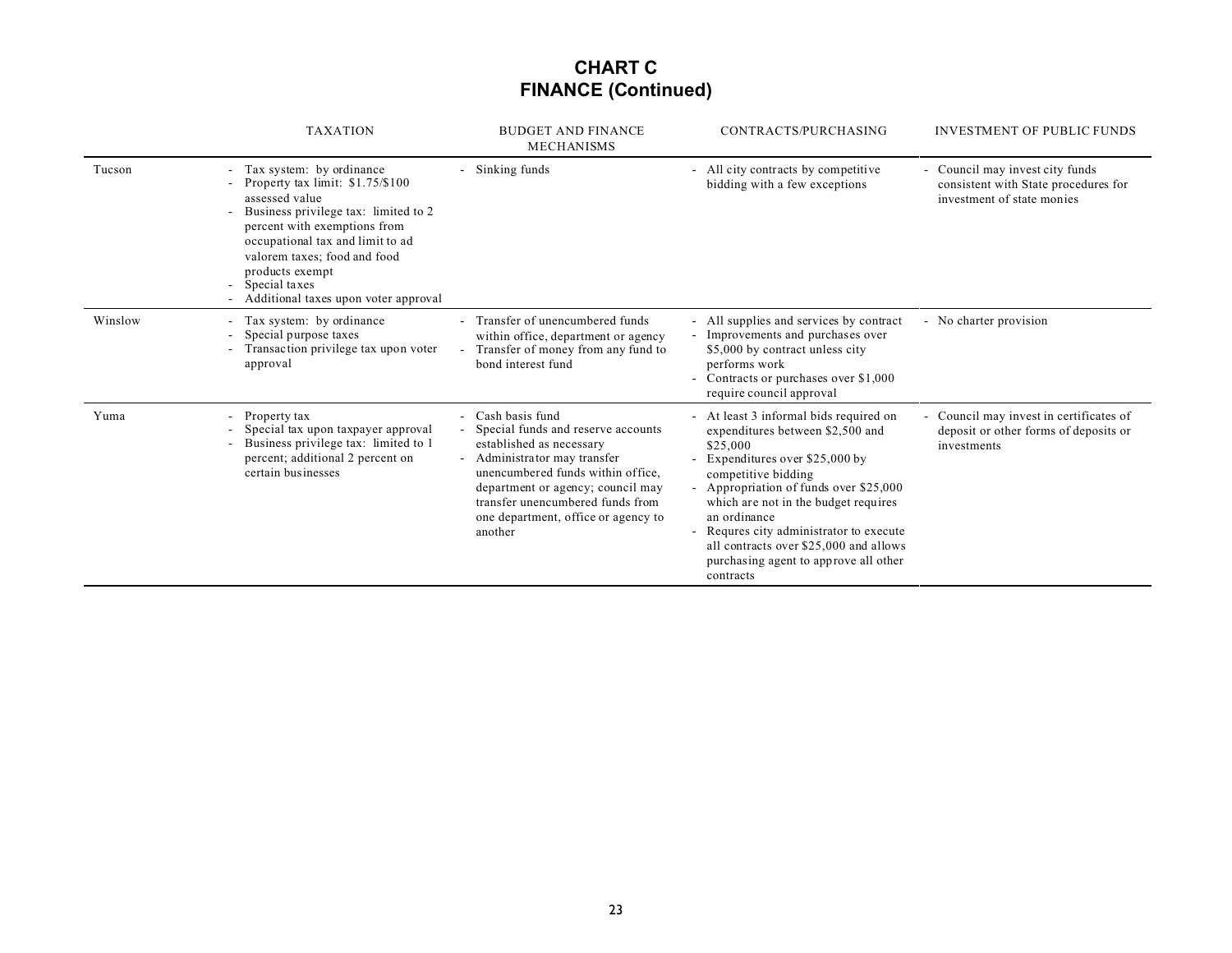#### **CHART D SPECIAL CHARTER PROVISIONS**

|               | <b>CITY COUNCIL</b>                                                                                                                                                                 | <b>LAND USE</b>                                                                                                                                                                                                                                                                                                                                                               | <b>ADMINISTRATION</b>                                                                                                                                                                                                                      | <b>ELECTIONS</b>                                        | PERSONNEL                                                                                                                                                     | <b>FINANCE</b>                                                     |
|---------------|-------------------------------------------------------------------------------------------------------------------------------------------------------------------------------------|-------------------------------------------------------------------------------------------------------------------------------------------------------------------------------------------------------------------------------------------------------------------------------------------------------------------------------------------------------------------------------|--------------------------------------------------------------------------------------------------------------------------------------------------------------------------------------------------------------------------------------------|---------------------------------------------------------|---------------------------------------------------------------------------------------------------------------------------------------------------------------|--------------------------------------------------------------------|
| Avondale      | $---$                                                                                                                                                                               | - May establish building,<br>fire, plumbing,<br>electrical, gas and other<br>codes as deemed<br>necessary                                                                                                                                                                                                                                                                     | $---$                                                                                                                                                                                                                                      | - Council may order<br>special elections                | $- - -$                                                                                                                                                       | $---$                                                              |
| <b>Bisbee</b> | All regular meetings of<br>the city council must<br>be videotaped and<br>broadcast on local<br>access channels.<br>All work sessions and<br>special sessions must<br>be videotaped. | - May adopt a<br>comprehensive plan for<br>physical development<br>- May require<br>architectural and site<br>plan review<br>- May adopt specific plans<br>for land use<br>- May require developers<br>to provide or pay fees to<br>provide public services                                                                                                                   | - Judicial selection<br>committee recommends<br>at least 2 people as city<br>magistrate for 2 years;<br>mayor appoints with<br>approval of council<br>- Judicial selection<br>committee ceases to<br>exist after magistrate<br>appointment | - Council may order<br>special elections                | ---                                                                                                                                                           | $---$                                                              |
| Casa Grande   | $---$                                                                                                                                                                               | - May adopt a<br>comprehensive plan for<br>physical development<br>- May designate and<br>regulate floodplains<br>- May require lands or<br>fees from developers for<br>essential public services<br>- May require<br>architectural and site<br>plan approval prior to<br>construction<br>- May provide remedies to<br>prevent and abate air,<br>water and noise<br>pollution | - Judicial selection<br>committee recommends<br>at least 2 people to fill<br>position of city judge for<br>2 years; council makes<br>final decision                                                                                        | - Council may order<br>special or advisory<br>elections | ---                                                                                                                                                           | $---$                                                              |
| Chandler      | $---$                                                                                                                                                                               | $---$                                                                                                                                                                                                                                                                                                                                                                         | $---$                                                                                                                                                                                                                                      | - Council may order<br>special elections                | - Strikes and binding<br>arbitration prohibited.<br>Differences resolved<br>through a "meet and<br>confer" process,<br>developed by the Mayor<br>and Council. | - Five year capital<br>improvements program<br>submitted each year |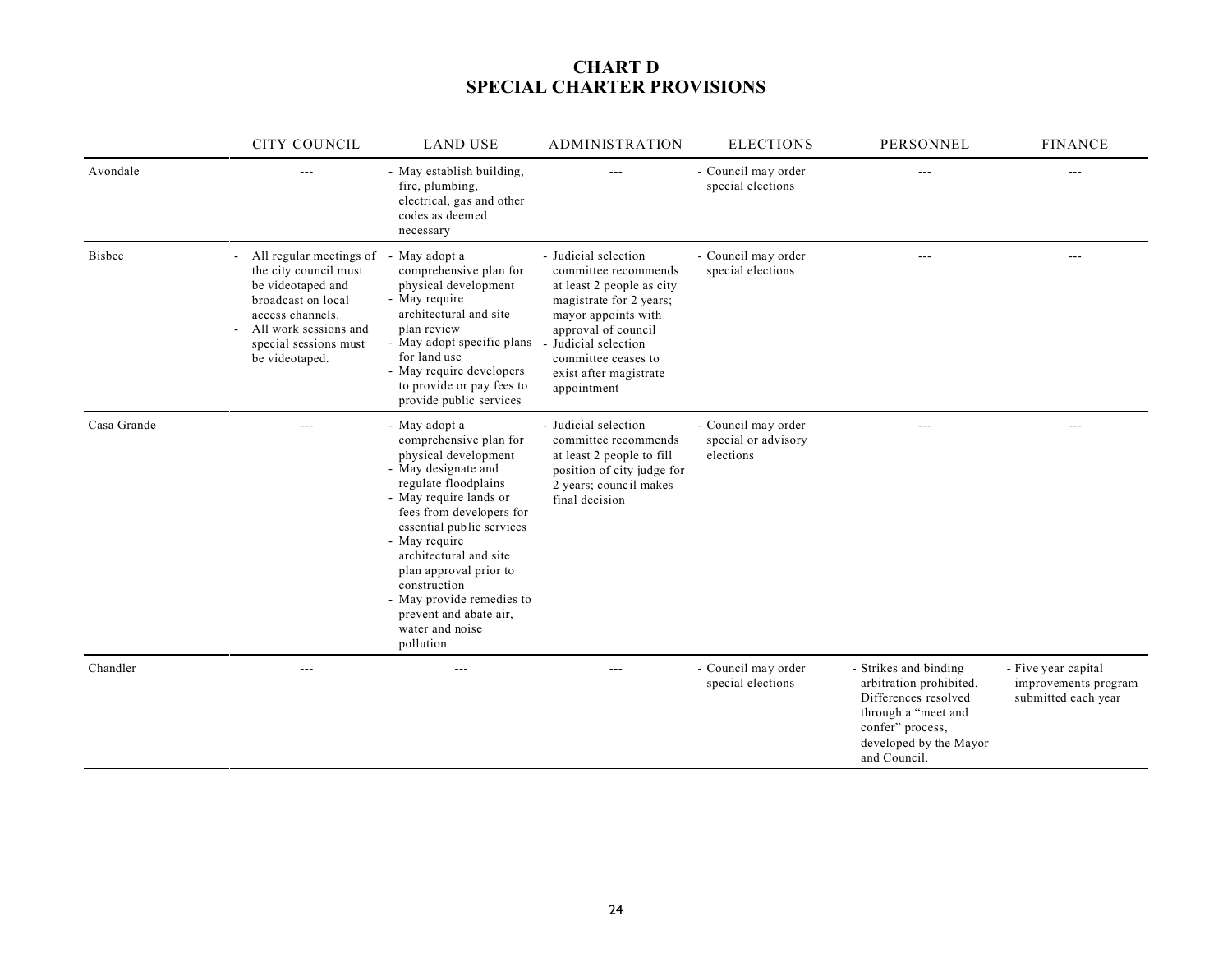|           | CITY COUNCIL                                                                                                                          | <b>LAND USE</b>                                                                                                                                                                                                                                                                                                                                                                                                                                                             | <b>ADMINISTRATION</b> | <b>ELECTIONS</b>                                        | PERSONNEL                                                                                         | <b>FINANCE</b>                                                                                |
|-----------|---------------------------------------------------------------------------------------------------------------------------------------|-----------------------------------------------------------------------------------------------------------------------------------------------------------------------------------------------------------------------------------------------------------------------------------------------------------------------------------------------------------------------------------------------------------------------------------------------------------------------------|-----------------------|---------------------------------------------------------|---------------------------------------------------------------------------------------------------|-----------------------------------------------------------------------------------------------|
| Douglas   | Every six years the<br>mayor and council<br>shall appoint a citizens<br>committee to review<br>charter and to<br>recommend revisions. | - May adopt a<br>comprehensive plan for<br>physical development<br>- May designate and<br>regulate floodplains<br>- May require lands or<br>fees from developers for<br>essential public services<br>- May require<br>architectural and site<br>plan approval prior to<br>construction<br>- May provide remedies to<br>prevent and abate air,<br>water and noise<br>pollution<br>- May provide for<br>assessments to provide<br>for the abatement of any<br>public nuisance |                       | - Council may order<br>special elections                | ---                                                                                               | $---$                                                                                         |
| Flagstaff | $---$                                                                                                                                 | - Council shall adopt a<br>comprehensive plan for<br>physical development<br>- May designate and<br>regulate floodplains                                                                                                                                                                                                                                                                                                                                                    | $---$                 | $---$                                                   | $---$                                                                                             | - Voter approval<br>required to exceed<br>\$1,906,533 on<br>municipal construction<br>project |
| Glendale  | - Citizens commission<br>makes<br>recommendations on<br>salaries of elected<br>officials:<br>recommendations go to<br>voters          | ---                                                                                                                                                                                                                                                                                                                                                                                                                                                                         | $---$                 | - Council may order<br>special elections                | $---$                                                                                             | ---                                                                                           |
| Goodyear  | $---$                                                                                                                                 | - May require developers<br>to provide, furnish or<br>pay a fee for furnishing<br>public services<br>- May require<br>architectural and site<br>plan review                                                                                                                                                                                                                                                                                                                 | $\qquad \qquad -$     | - Council may order<br>special or advisory<br>elections | - City shall not bargain<br>collectively with respect<br>to wages, hours or<br>working conditions | $---$                                                                                         |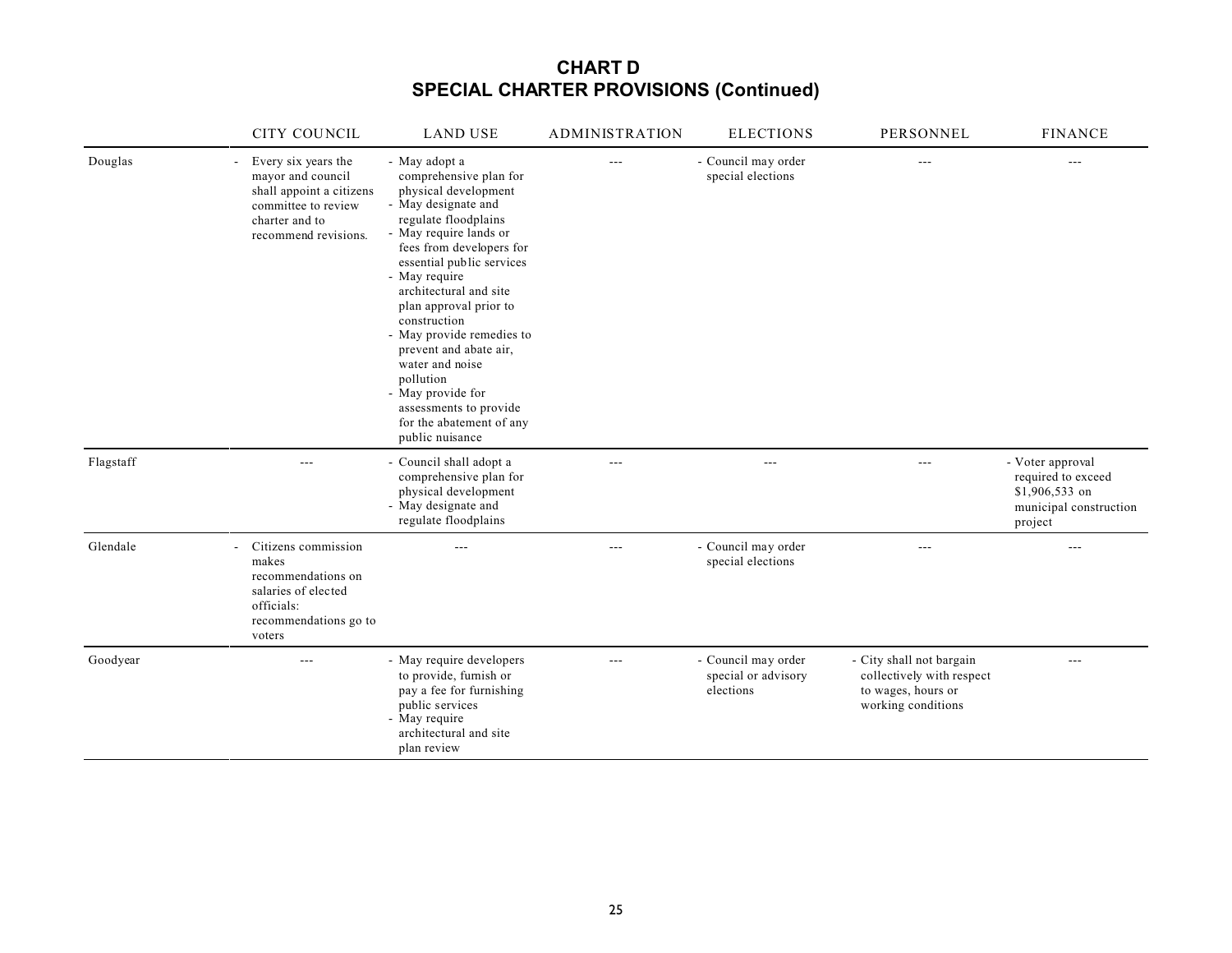|          | <b>CITY COUNCIL</b>                                                                  | <b>LAND USE</b>                                                                                                                                                                                                                                                                                                               | <b>ADMINISTRATION</b>                                                                                                                                       | <b>ELECTIONS</b>                                            | PERSONNEL                                                                                                                                                   | <b>FINANCE</b>                                                     |
|----------|--------------------------------------------------------------------------------------|-------------------------------------------------------------------------------------------------------------------------------------------------------------------------------------------------------------------------------------------------------------------------------------------------------------------------------|-------------------------------------------------------------------------------------------------------------------------------------------------------------|-------------------------------------------------------------|-------------------------------------------------------------------------------------------------------------------------------------------------------------|--------------------------------------------------------------------|
| Holbrook |                                                                                      | - May adopt a<br>comprehensive plan for<br>physical development<br>- May require<br>architectural and site<br>plan approval prior to<br>construction<br>- May make assessment to<br>provide for the<br>abatement of any public<br>nuisance<br>- May require<br>improvements or fees<br>from developers for<br>public services | - Judicial selection<br>committee recommends<br>people to fill position of<br>City Magistrate;<br>appointed by the mayor<br>with approval of the<br>council | - Council may order<br>special elections                    | - City shall not bargain<br>collectively with respect<br>to wages, hours or<br>working conditions                                                           | ---                                                                |
| Mesa     | Redistricting by 5<br>member nonpartisan<br>commission                               | - Council shall adopt a<br>comprehensive plan for<br>physical development<br>- Housing code only upon<br>voter approval<br>- May adopt exterior<br>design and landscaping<br>guidelines for buildings<br>and open spaces                                                                                                      |                                                                                                                                                             | - Voluntary election<br>consolidation                       | - City shall not bargain<br>collectively with respect<br>to wages, hours or<br>working conditions<br>- 2/3 council vote required<br>to appoint city manager | - Five year capital<br>improvements program<br>submitted each year |
| Nogales  | $2/3$ vote of aldermen<br>required to confirm<br>mayoral appointments<br>of officers |                                                                                                                                                                                                                                                                                                                               | - Mayor may, upon<br>aldermen approval,<br>reorganize departments<br>and appoint officers to<br>head                                                        | - No more than one<br>special election in 6<br>month period |                                                                                                                                                             |                                                                    |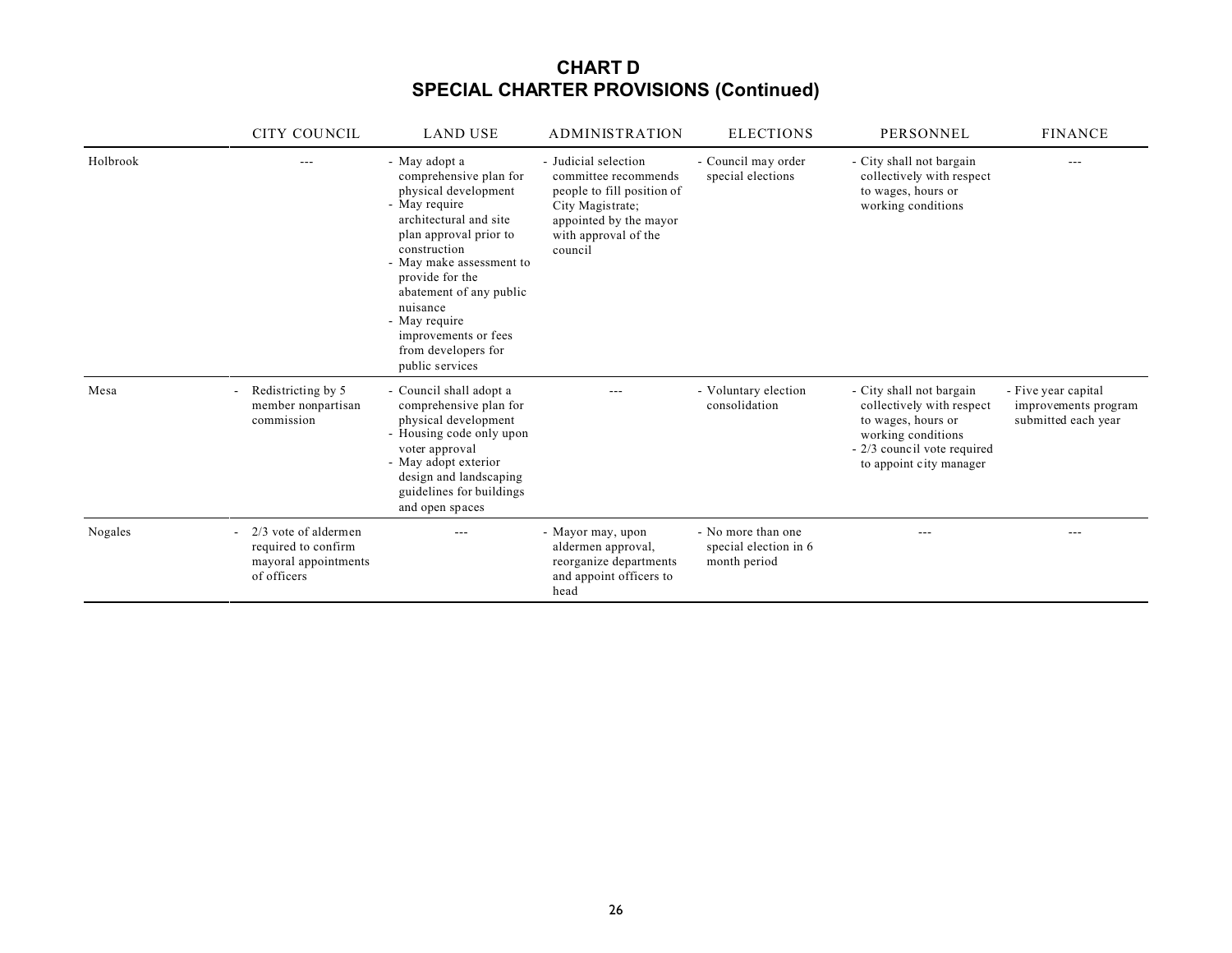|          | <b>CITY COUNCIL</b>                                                                                                                                                                                                                                                   | <b>LAND USE</b>                                                                                                                                                                                                                                                                                                                                                                                                                                          | <b>ADMINISTRATION</b>                                                                                                                                                                                                  | <b>ELECTIONS</b>                                                                                                                                                                                                                                   | PERSONNEL                                                                                                                                                                                                                                                                                                                                                     | <b>FINANCE</b>                      |
|----------|-----------------------------------------------------------------------------------------------------------------------------------------------------------------------------------------------------------------------------------------------------------------------|----------------------------------------------------------------------------------------------------------------------------------------------------------------------------------------------------------------------------------------------------------------------------------------------------------------------------------------------------------------------------------------------------------------------------------------------------------|------------------------------------------------------------------------------------------------------------------------------------------------------------------------------------------------------------------------|----------------------------------------------------------------------------------------------------------------------------------------------------------------------------------------------------------------------------------------------------|---------------------------------------------------------------------------------------------------------------------------------------------------------------------------------------------------------------------------------------------------------------------------------------------------------------------------------------------------------------|-------------------------------------|
| Peoria   | Citizen's Commission<br>to make<br>recommendations<br>every two years on<br>salaries of elected<br>officials; recommended<br>increases of 5.1 percent<br>or more go to voters.<br>Less than 5.1 percent<br>automatically becomes<br>effective after next<br>election. | - May adopt a<br>comprehensive plan for<br>physical development<br>- May designate and<br>regulate floodplains<br>May require lands or<br>fees from developers for<br>public services<br>- May require<br>architectural and site<br>plan approval prior to<br>construction<br>- May provide remedies to<br>prevent and abate air,<br>water and noise<br>pollution<br>- May make assessments<br>to provide for the<br>abatement of any public<br>nuisance | ---                                                                                                                                                                                                                    | - Council may order<br>special or advisory<br>elections                                                                                                                                                                                            | $-$                                                                                                                                                                                                                                                                                                                                                           | ---                                 |
| Phoenix  | Citizen's commission<br>makes<br>recommendations<br>every two years on<br>salaries of elected<br>officials;<br>recommendations go to<br>voters                                                                                                                        | - May adopt<br>comprehensive plan for<br>physical development<br>- May designate and<br>regulate floodplains<br>- No sale or trade of<br>mountain preserve<br>property without voter<br>approval<br>- May adopt regulations<br>for external maintenance<br>of structures and land                                                                                                                                                                        | - Council creates and<br>appoints parks,<br>playgrounds and<br>recreational board;<br>special tax for board<br>appropriation<br>- Chief Presiding Judge,<br>with approval of council<br>appoints pro tempore<br>judges | - Council may order<br>special elections<br>- Except where required<br>by charter or approval to<br>incur public debt, no<br>more than one special<br>election in 6 month<br>period<br>- All citywide elections<br>are deemed general<br>elections | - City shall not enter into<br>binding arbitration with<br>respect to wages, hours<br>or conditions of<br>employment<br>- Employees are<br>prohibited from<br>conducting strikes or<br>work interruptions<br>- Phoenix Employees<br>Retirement Plan<br>established<br>- Prohibits the use of<br>private contractors to<br>provide police and fire<br>services | - Five year capital<br>improvements |
| Prescott | $-$ --                                                                                                                                                                                                                                                                | - Prohibits the sale of<br>Watson Lake and<br>Willow Lake and Acker<br>Park and surrounding<br>property to be retained<br>as open space or<br>recreational in<br>perpetuity.                                                                                                                                                                                                                                                                             | $- - -$                                                                                                                                                                                                                | ---                                                                                                                                                                                                                                                | - Prohibits council<br>appointees from being<br>employed outside the<br>city which would<br>constitute a conflict with<br>city duties<br>- Requires that public files<br>be maintained on outside<br>employment of council<br>appointees                                                                                                                      | ---                                 |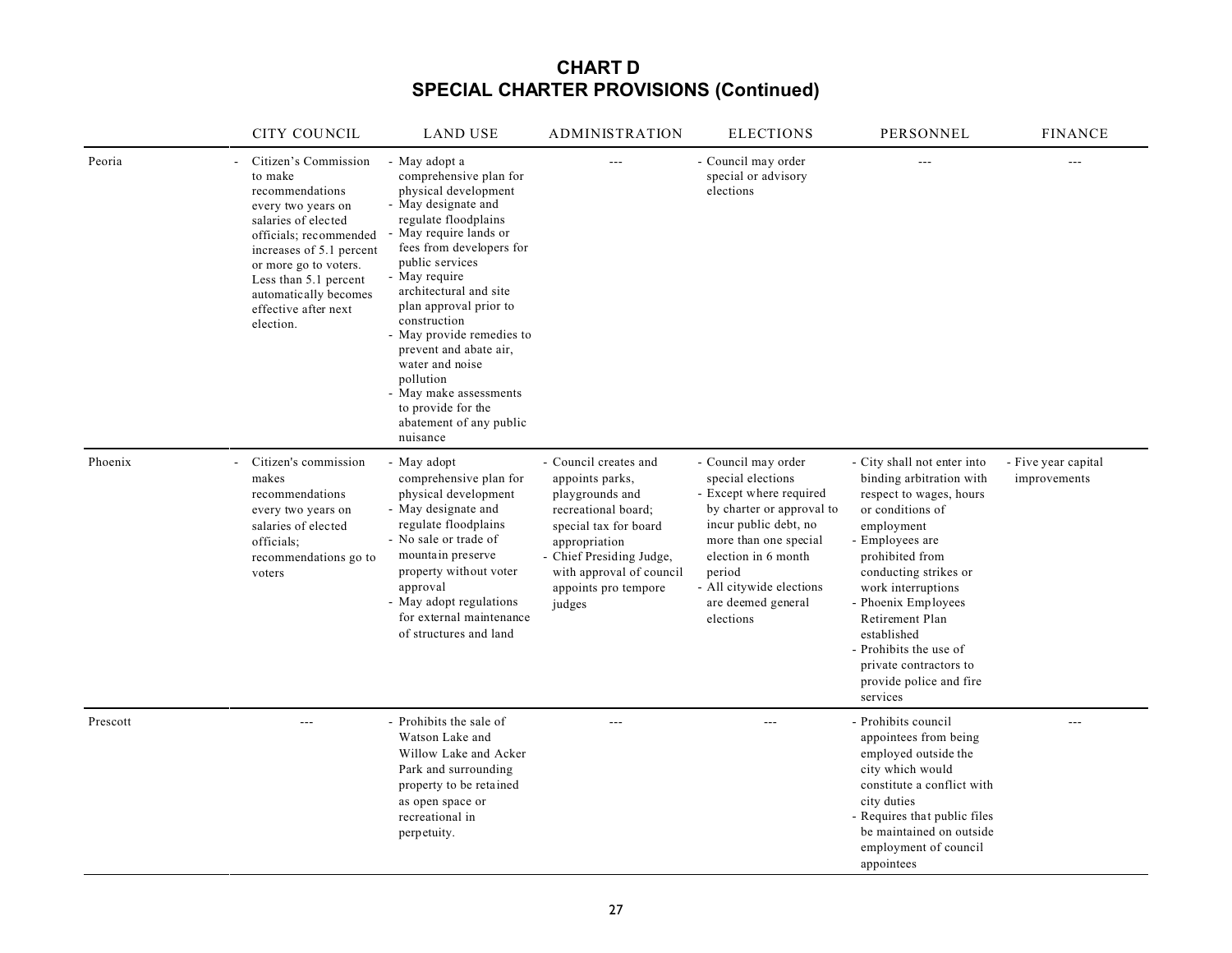|            | CITY COUNCIL                                                                                                                                            | <b>LAND USE</b>                                                                                                                                                                                                                                                                                                                                                                                                                                                                                                                                                                          | <b>ADMINISTRATION</b> | <b>ELECTIONS</b>                         | PERSONNEL | <b>FINANCE</b>                                                                                                                                                                                                                          |
|------------|---------------------------------------------------------------------------------------------------------------------------------------------------------|------------------------------------------------------------------------------------------------------------------------------------------------------------------------------------------------------------------------------------------------------------------------------------------------------------------------------------------------------------------------------------------------------------------------------------------------------------------------------------------------------------------------------------------------------------------------------------------|-----------------------|------------------------------------------|-----------|-----------------------------------------------------------------------------------------------------------------------------------------------------------------------------------------------------------------------------------------|
| Scottsdale | - Mayor or<br>councilmembers not in<br>final year of office<br>must resign to seek<br>election to another<br>salaried local, state or<br>federal office | - May adopt a<br>comprehensive plan for<br>physical development<br>- May designate and<br>regulate floodplains<br>- May require lands or<br>fees from developers for<br>essential public services.<br>Allows council to<br>designate any land<br>owned by the city for<br>preserve land by<br>resolution, & land<br>purchased directly with<br>the proceeds of<br>specifically authorized<br>tax.<br>- May require<br>architectural and site<br>plan approval prior to<br>construction<br>- Two-thirds council vote<br>to adopt, readopt or pass<br>a major amendment to<br>general plan |                       | - Council may order<br>special elections | $---$     | - City can file liens<br>against property to<br>satisfy debts owed for<br>collection of solid<br>waste and recyclable<br>materials, other utilities<br>and false and invalid<br>alarms responded to by<br>police or fire<br>departments |
| Tempe      | $- - -$                                                                                                                                                 | - May require lands or<br>fees from developers for<br>essential public services<br>- May establish a design<br>review board to regulate<br>appearance and<br>aesthetics of buildings,<br>signs and properties                                                                                                                                                                                                                                                                                                                                                                            | $---$                 | $---$                                    | $---$     | - Five year capital<br>improvements program<br>submitted each year                                                                                                                                                                      |